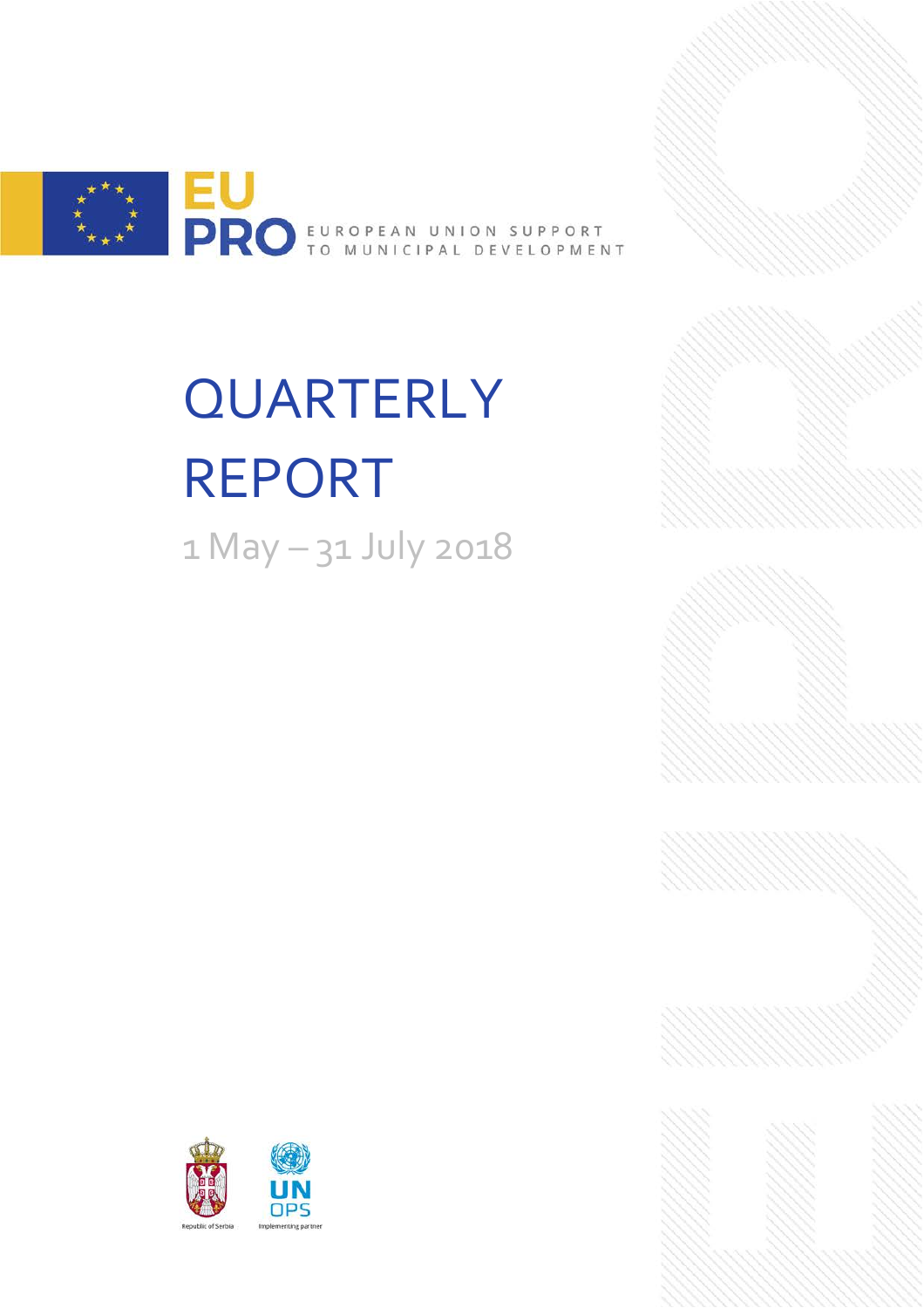

| <b>Overall objective:</b> | To contribute to a more balanced socio-economic development in Serbia |
|---------------------------|-----------------------------------------------------------------------|

| <b>Purpose:</b>              | To enhance competitiveness and social cohesion of the less developed areas<br>by better market positioning and more competitive SMEs and<br>developing/improving business enabling and social infrastructure. |
|------------------------------|---------------------------------------------------------------------------------------------------------------------------------------------------------------------------------------------------------------|
| <b>Budget:</b>               | 25 million Euros                                                                                                                                                                                              |
| <b>Start date:</b>           | 1 January 2018                                                                                                                                                                                                |
| <b>Programme area:</b>       | The Regions of Šumadija and Western Serbia and the Southern and Eastern<br>Serbia                                                                                                                             |
| <b>Donor:</b>                | The European Union                                                                                                                                                                                            |
| <b>Implementing partner:</b> | United Nations Office for Project Services (UNOPS)                                                                                                                                                            |
| <b>Report date:</b>          | August 2018                                                                                                                                                                                                   |

- Period covered: 1 May 31 July 2018
- **Prepared by:** UNOPS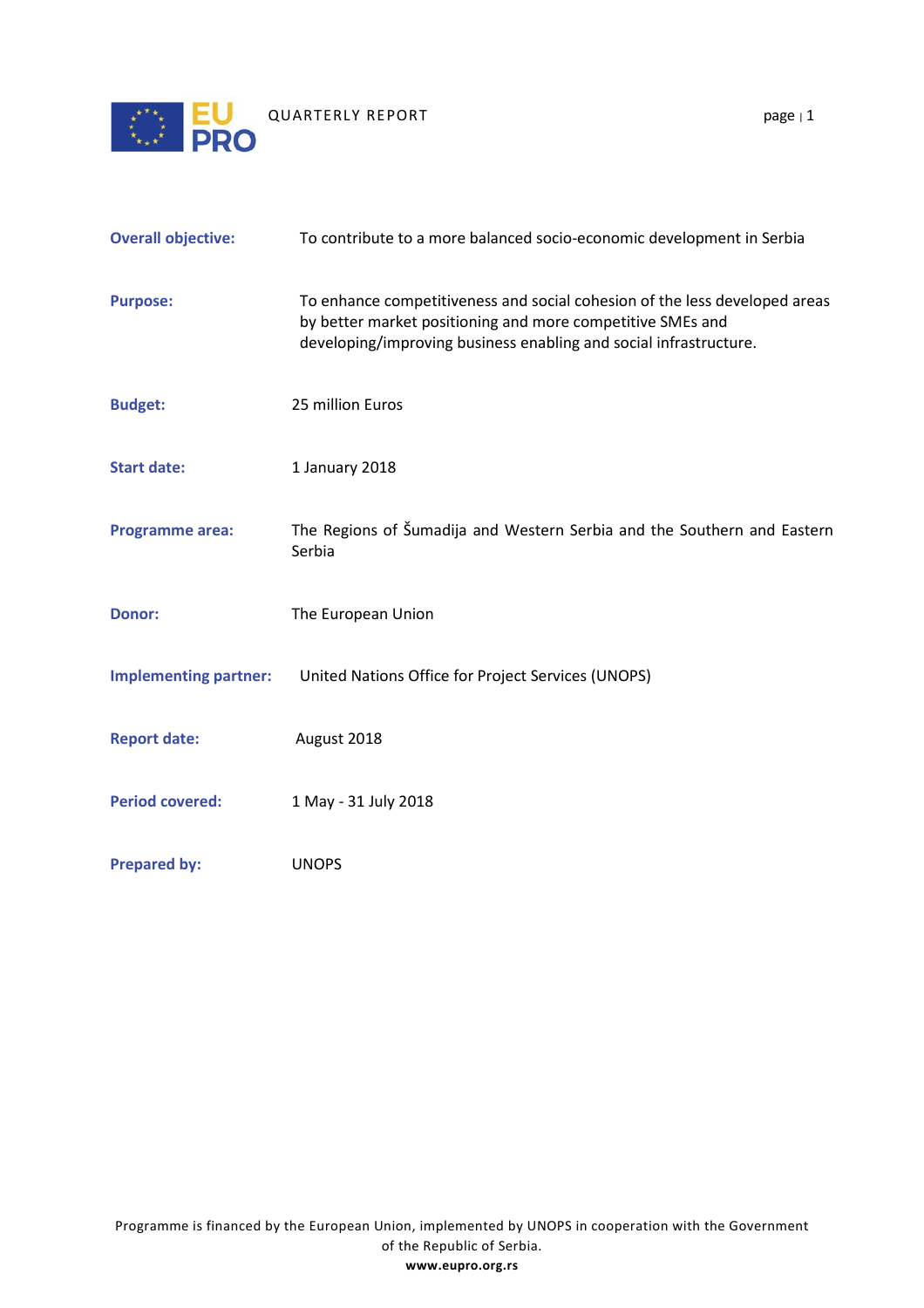

# <span id="page-2-0"></span>**Acronyms**

| AoR             | Area of Responsibility                                  |
|-----------------|---------------------------------------------------------|
| <b>BSO</b>      | <b>Business Support Organisation</b>                    |
| CВ              | Coordination Body for Preševo, Bujanovac, and Medveda   |
| <b>CFP</b>      | Call for Proposals                                      |
| <b>CIF</b>      | Citizens' Involvement Fund                              |
| <b>CSO</b>      | Civil Society Organisation                              |
| <b>DEU</b>      | Delegation of the European Union                        |
| <b>DAS</b>      | Development Agency of Serbia                            |
| <b>DOA</b>      | Description of Action                                   |
| EU              | <b>European Union</b>                                   |
| <b>FIDIC</b>    | The International Federation of Consulting Engineers    |
| <b>GEM</b>      | <b>Gender Equality Mechanism</b>                        |
| GG              | <b>Good Governance</b>                                  |
| НR              | Human Rights                                            |
| <b>LSG</b>      | Local Self-Government                                   |
| <b>MCTI</b>     | Ministry of Construction, Transport, and Infrastructure |
| МE              | Ministry of Economy                                     |
| MEI             | Ministry of European Integration                        |
| <b>MSE</b>      | Micro and Small Size Enterprises                        |
| <b>MSP</b>      | <b>Managing Successful Programmes</b>                   |
| NGO             | Non-governmental Organisation                           |
| NMC             | <b>National Minority Council</b>                        |
| <b>OHCHR</b>    | Office of the High Commissioner of Human Rights         |
| <b>OSCE</b>     | Organisation for Security and Cooperation in Europe     |
| OSS             | One Stop Shop                                           |
| <b>PPF5</b>     | <b>Project Preparation Facility 5</b>                   |
| <b>PRINCE 2</b> | Projects IN Controlled Environments                     |
| <b>PSC</b>      | <b>Programme Steering Committee</b>                     |
| <b>RDA</b>      | <b>Regional Development Agency</b>                      |
| <b>RFP</b>      | <b>Request for Proposals</b>                            |
| <b>RSOC</b>     | Serbia Operations Centre                                |
| <b>SCTM</b>     | <b>Standing Conference of Towns and Municipalities</b>  |
| <b>SDC</b>      | Swiss Agency for Development and Cooperation            |
| <b>SME</b>      | <b>Small and Medium Sized Enterprises</b>               |
| <b>PIMO</b>     | Public Investment Management Office                     |
| <b>SIPRU</b>    | Social Inclusion and Poverty Reduction Unit             |
| <b>SME</b>      | <b>Small and Medium Enterprise</b>                      |
| <b>TOR</b>      | <b>Terms of Reference</b>                               |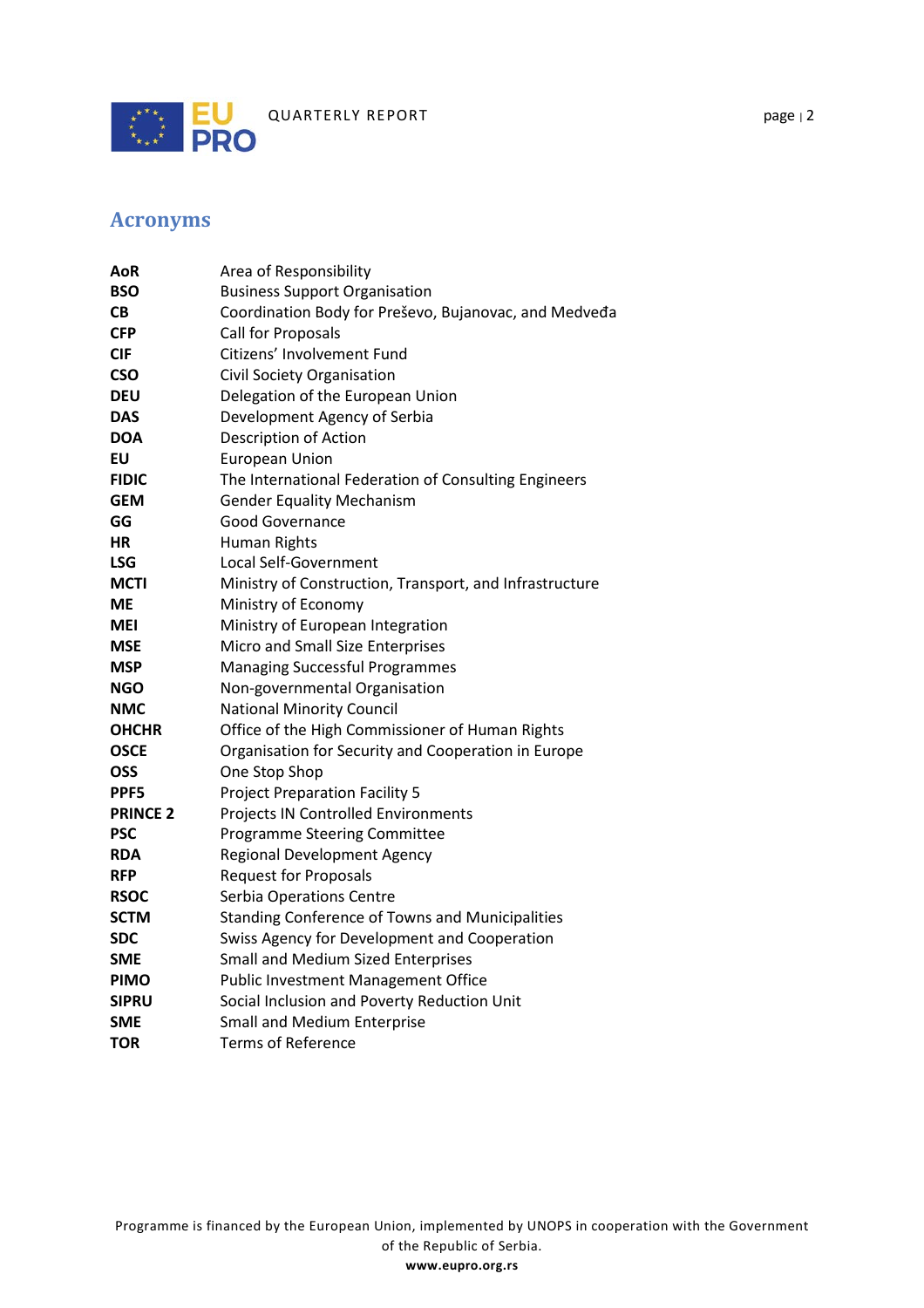

# <span id="page-3-0"></span>**Executive Summary**

The implementation of the European Union Support to Municipal Development – EU PRO gained momentum upon completion of the inception period. During this reporting phase, which encompass period from 1 May to 31 July 2018, the Programme closed four infrastructure related Calls for Proposals and launched fifth that will benefit enterprises, and initiated several actions that contribute to Serbia's doing business reforms and social cohesion.

Significant progress was made in implementation of activities related to **infrastructure development and land management.** Four CFPs have been closed while attracting significant number of applications from local self-governments (LSGs): 18 proposals for development of execution designs were received, 15 applications for economic infrastructure projects, 28 for development of detailed regulation plans (DRPs), and 46 for social infrastructure. In order to present the CFPs to potential beneficiaries, EU PRO organised nine information sessions that were attended by 259 participants from 84 out of 99 LSGs.

The number of applications received in response to CFP for execution designs and economic infrastructure is encouraging as these projects should directly contribute to industry investments and opening of jobs. In contrast, slightly lower than expected number of proposals received for DRP CFP resulted most likely due to restrictive criteria to support development of plans only for areas that have potential to generate economic activity, such as industrial zones. Nevertheless, current number of applications means that the funding available for economic infrastructure and execution designs will be committed in early implementation phase. Evaluations have been initiated and will be completed in Q3 2018.

The Programme, in consultations with the Ministry of Construction, Transport and Infrastructure (MCTI), developed a proposal for procurement of hardware and software for the establishment of the currently lacking back-up system for electronic issuing of construction permits. After obtaining approval from the Programme Steering Committee (PSC), EU PRO advertised the tender for the procurement of equipment whose delivery, pending successful process, is expected in the fourth quarter of 2018 (Q4 2018). This project will contribute to continuous success of one of the key doing business reforms in the country.

Activities related to **competitiveness of enterprises** also advanced. The CFP for Procurement of Equipment and Provision of Services for Entrepreneurs, Micro and Small enterprises (MSEs), which is the most complex EU PRO intervention, has been launched on 22 May 2018. Within efforts to promote the CFP to potential beneficiaries, EU PRO conducted a broad range of activities, including 14 information sessions that attracted 651 participants, which eventually facilitated submission of 468 applications. The Programme's initial assessment indicates that this activity should directly contribute to opening of at least 300 jobs, in addition to other benefits related to enterprises' competitiveness.

Consultations related to development of the CFP for Business Support Organisations (BSOs) continued. The consultations confirm that small and medium sized enterprises need to enhance strategic planning, market research, human resources management, marketing, use of information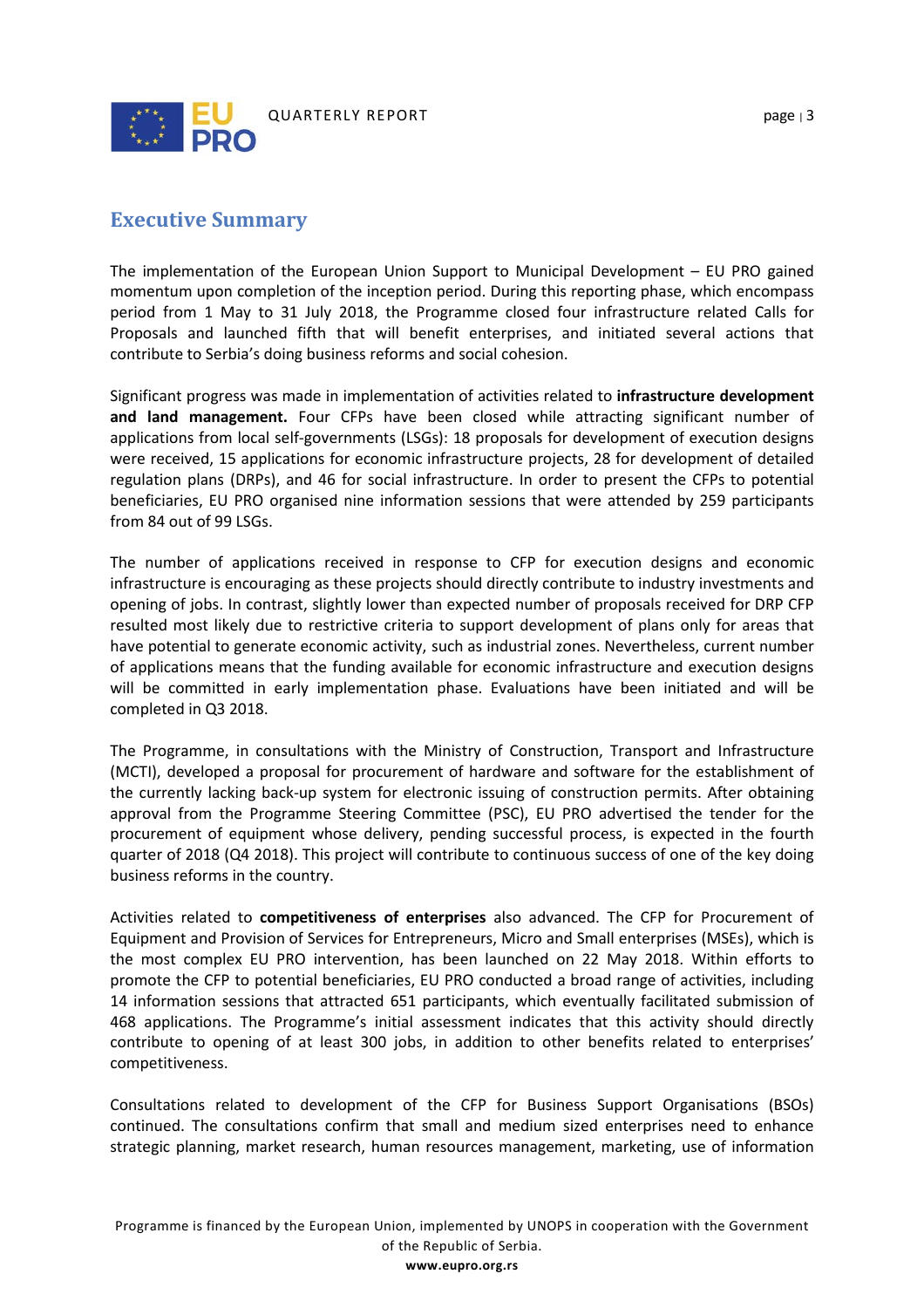

and communication technology, networking and their general business approach. These findings will be reflected in the CFP for BSOs with a final draft planned to be submitted to the PSC in Q4 2018.

Within efforts to enhance **social cohesion**, the Programme in consultations with the Coordination Body of the Government of Serbia for Preševo, Bujanovac, and Medveđa (CB), and with support from the Ministry of Education, Science, and Technological Development (MESTD) developed a project that will provide six teaching assistants for four primary schools in Preševo and Bujanovac to conduct classes of Serbian as non-mother tongue. This project will enable an estimated 1,000 Albanian pupils to improve knowledge of Serbian, which is important for their social integration and future business or higher educational prospects.

Furthermore, while considering consultations with the CB, the Office for Human and Minorities Rights and the MESTD, EU PRO drafted a CFP that envisages support to projects contributing to implementation of the rights of national minorities, improving inter-ethnic understanding and relations, support to integration of national minorities and addressing of specific needs of excluded groups in multi-ethnic communities. This CFP will be presented to the PSC in September 2018.

**Communication activities** were intensive. In cooperation with the Ministry of European Integration and the Delegation of the European Union, EU PRO developed the Programme Communications Strategy that provides a framework for activities to promote the support that the EU in partnership with the Government of Serbia provides to local and intra-Serbian regional development. EU PRO promotional event that was organised in Aranđelovac on 22 May 2018 attracted 400 attendees, including the Minister of the European Integration and the Head of the Delegation of the European Union to Serbia. The Programme also supported organisation of the visit of the Head of the DEU to Novi Pazar and Sjenica on 21-22 June 2018. Key communication products include development of website, provision of communication and media support to Programme activities that primarily focused on the CFP for MSEs, and use of social media. All these actions generated 660 positive media reports, out of which 236 or 37% were in the national media.

The Programme paid attention to **sustainability**. Firstly, all CFPs have been developed with contributions from the national institutions. For example, the CFP for MSEs have been designed in consultations with the Ministry of Economy (ME) and the Development Agency of Serbia (DAS). Secondly, the representatives of the national institutions participate as observers in evaluations. Thirdly, the issues of institutional, financial, and environmental sustainability have been embedded into the criteria for selection of projects, while each CFP includes social and gender equality considerations. The Programme has continued cooperation with the Swiss PRO Programme as their experts contribute to assessments of good governance aspects of applications.

The Programme intends to present recommendations for funding of projects whose total value will be close to ten million Euros at the next PSC meeting planned for September 2018. If majority of these recommendations are approved by the PSC and the donor, EU PRO will be making efficient progress towards meeting set targets for 2018 and, more broadly, some of the key objectives.

This Report provides review of progress and performance, update on management and coordination issues, review of assumptions and risks, quality and sustainability considerations, insight into the key outputs for the next reporting period, and lessons learned. A number of annexes give the readers opportunity to get in depth knowledge of some specific actions taken by the Programme.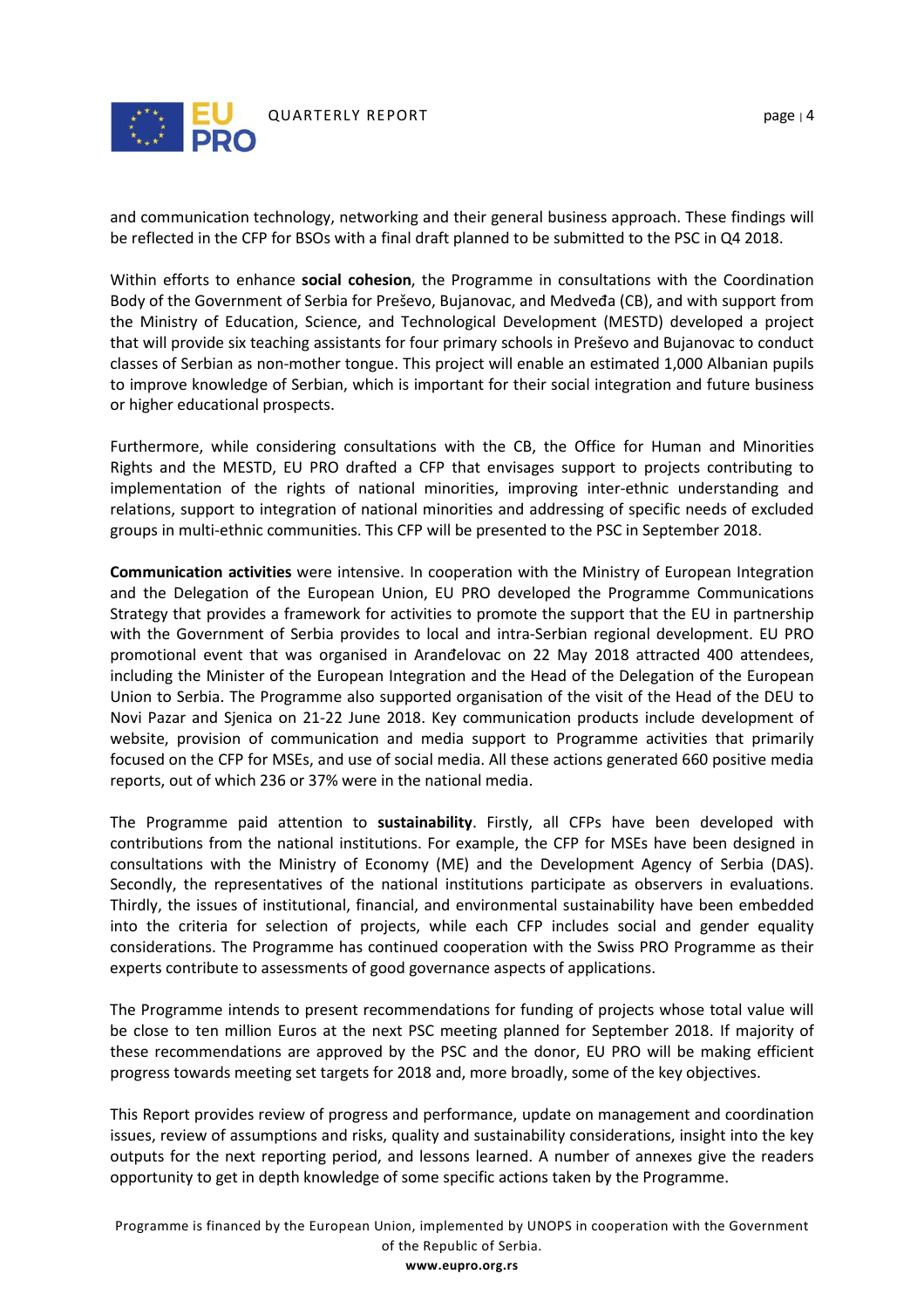

# **Table of Contents**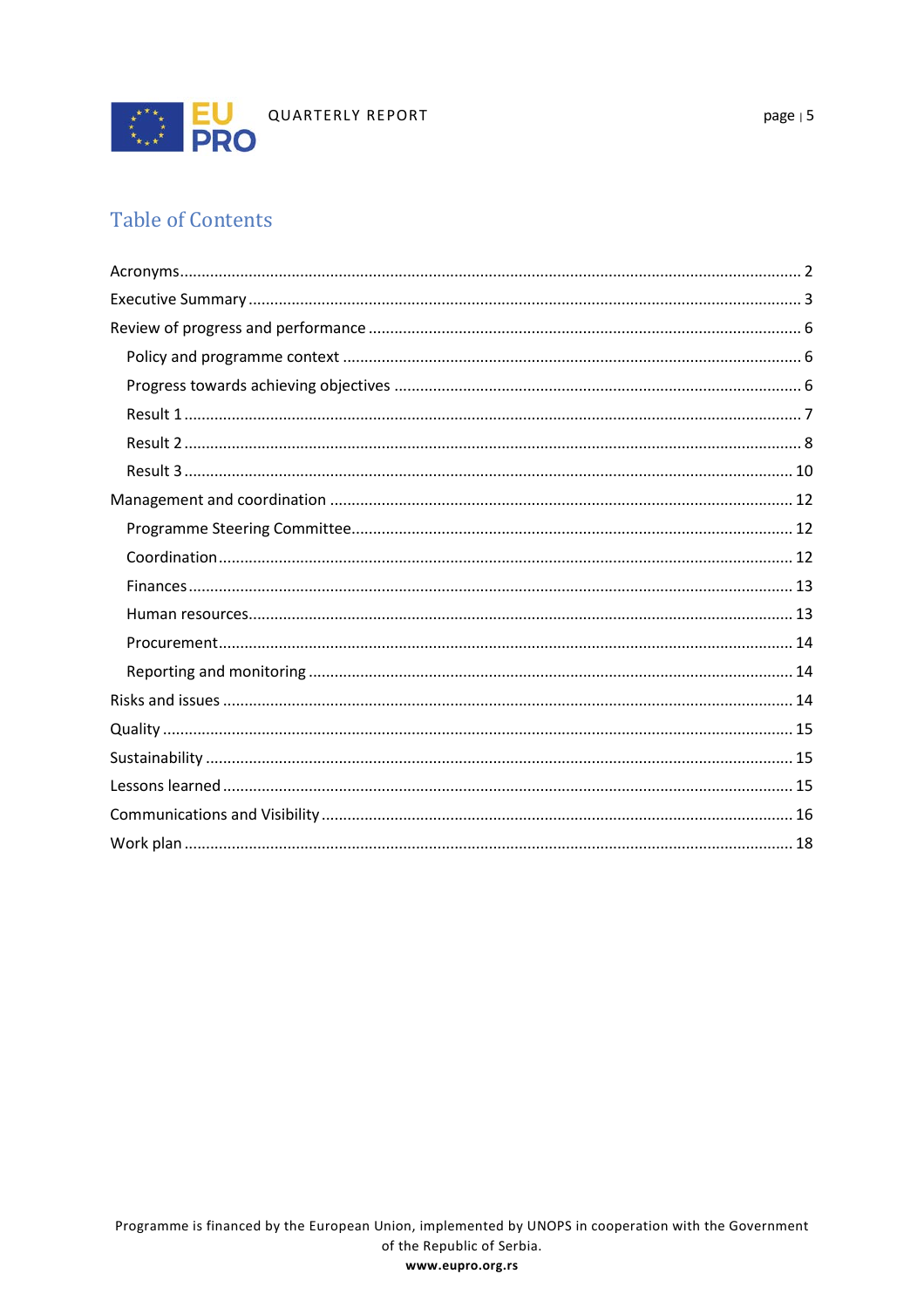

# <span id="page-6-0"></span>**Review of progress and performance**

#### <span id="page-6-1"></span>**Policy and programme context**

On 16 June 2018, the Ministry of Economy (ME) published a Call for Proposals (CFP) supporting investments into production and international trade of local private sector. As defined by CFP, the maximum support available per individual beneficiary is 50% of the eligible costs for large companies, 60% for medium, and 70% for small enterprises. Companies that employ more than ten employees, and are based in LSGs categorised as devastated, can apply for grants for investment projects of over 100,000 Euros while those that employ more than 20 new workers and are based in LSGs categorised as fourth group of development can apply for projects over 200,000 Euros. For investments in LSGs in third, second and first category of development<sup>[1](#page-6-3)</sup>, the limit increases by 100,000 Euros and ten new employees for each category. Similarly to EU PRO CFP for Micro and Small Enterprises (MSEs) the Call is focused on creating jobs although at a larger scale (100 to 500 thousand Euros minimal investments and ten to 50 minimal number of new workers).

After completing an evaluation of the 1,300 received applications, the Development Agency of Serbia (DAS) selected 357 projects for provision of start-up support. [2](#page-6-4) To exclude possible overlaps in beneficiaries, EU PRO will consider the published list during the evaluation of applications for the MSE CFP.

#### <span id="page-6-2"></span>**Progress towards achieving objectives**

EU PRO established solid foundation for implementation of planned activities which should over time contribute to sustainable economic development of the regions of Šumadija and Western Serbia and the Southern and Eastern Serbia.

Through conduct of four infrastructure development and land management and one SME related CFPs the Programme will support projects that ultimately contribute to opening of significant number of jobs. Namely, the infrastructure related projects should create pre-conditions for realisation of industry investments and business development initiatives; enhance planning and technical conditions for realisation of investments; and enable expansion of existing businesses and valorisation of touristic and cultural heritage potentials.

In addition the Programme provides twofold, direct support to Ministry of Construction, Transport and Infrastructure (MCTI). It is facilitating acquisition of the back-up system for electronic issuing of construction permits, which secures system stability resulting in provision of quality services to investors. It also, in line with the Description of Action (DOA), develops project for provision of support to establishment of the electronic system for development of planning documentation in Serbia, which is another interventions that has potential to contribute to enhanced competitiveness and investments.

 $\overline{a}$ 

<sup>&</sup>lt;sup>1</sup> [DAS List of municipalities by the level of development](http://ras.gov.rs/uploads/2016/03/list-of-municipalities-by-the-level-of-development.pdf)

<span id="page-6-4"></span><span id="page-6-3"></span><sup>&</sup>lt;sup>2</sup> The DAS list of selected beneficiaries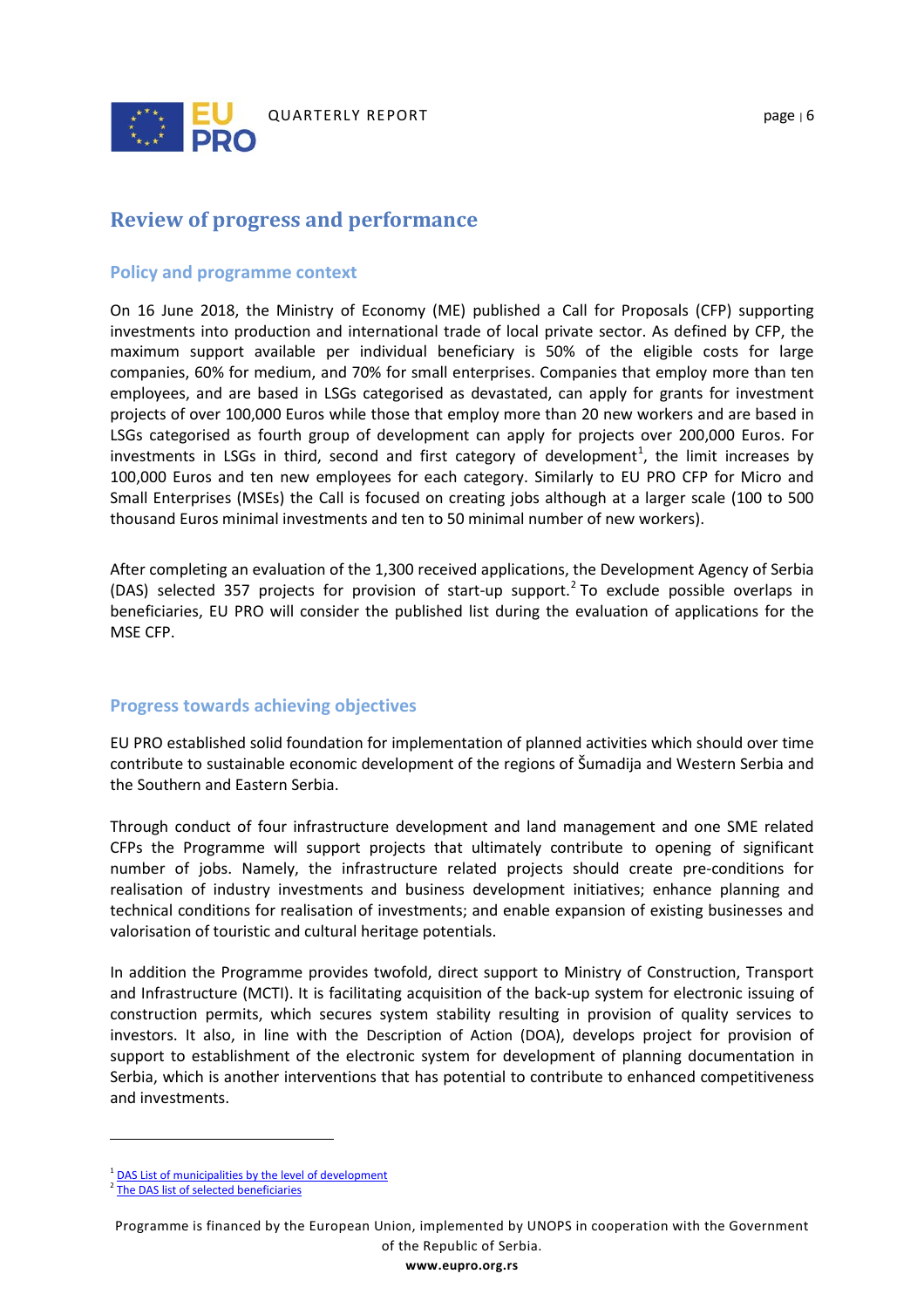

The Programme is also currently evaluating proposals received as a result of CFP for Procurement of Equipment and Provision of Services for MSEs<sup>[3](#page-7-1)</sup>. The initiative will help the beneficiary businesses to enhance their competiveness by enhancing their market potentials and increasing value chain contribution, while local communities will benefit through opening of jobs and increased (local) tax incomes.

Although Programme's focus is on economic development, it also addresses the social aspects of the process. Through development of social inclusion and social cohesion initiatives EU PRO aims to contribute to improvement of the position of the most vulnerable while systematically promoting gender equality.

#### <span id="page-7-0"></span>**Result 1**

Improved technological structure of SMEs and their ability to increase their market share

The Programme launched the Call for Procurement of Equipment and Provision of Services for MSEs<sup>[4](#page-7-2)</sup> that attracted 468 applications. This provides foundation to select targeted 150 MSE projects that should facilitate opening of at least 300 new jobs<sup>[5](#page-7-3)</sup> while enhancing their market potentials and increasing value chain contribution.

#### **Activities**

 $\overline{a}$ 

#### 1.1 Grant scheme for SMEs

CFP for Procurement of Equipment and Provision of Services for MSEs<sup>[6](#page-7-4)</sup> was published on 22 May following the formal approval of the PSC on 19 May.<sup>[7](#page-7-5)</sup> As per the envisaged two-phase selection process the deadline for the submission of concept notes was 6 July 2018 resulting in 468 submissions. The Grant Evaluation Committee was formed and includes observers from the ME and DAS. The technical evaluation of received applications is underway and those who pass this phase will be invited to submit full applications.

Within efforts to promote the CFP, the Programme organised 14 info sessions<sup>[8](#page-7-6)</sup> that attracted 651 participants (198 women and 453 men). The sessions are positively evaluated - 96% of attendees indicated that they understand conditions of the Call sufficiently or fully.<sup>[9](#page-7-7)</sup> EU PRO also conducted information campaign that included development of promotional materials<sup>[10](#page-7-8)</sup> - printed materials<sup>[11](#page-7-9)</sup>

Programme is financed by the European Union, implemented by UNOPS in cooperation with the Government of the Republic of Serbia.

<span id="page-7-1"></span><sup>&</sup>lt;sup>3</sup> The CFP is available a[t http://www.eupro.org.rs/ktext/javni-poziv-za-podnosenje-predloga-projekata-za-nabavku-opreme](http://www.eupro.org.rs/ktext/javni-poziv-za-podnosenje-predloga-projekata-za-nabavku-opreme)<br><sup>4</sup> The CFP is available at http://www.eupro.org.rs/ktext/javni-poziv-za-podnosenje-predloga-projekat

<span id="page-7-2"></span>

<span id="page-7-3"></span><sup>&</sup>lt;sup>5</sup> Mandatory requirement of the Call is opening of one new job for Entrepreneurs and Micro Enterprises and minimum two new jobs for Small Enterprises. Even though majority of applicants remained with the minimum requirement, some portion of applications will contribute to creation of greater number of jobs.

<span id="page-7-4"></span><sup>&</sup>lt;sup>6</sup> The CFP is available a[t http://www.eupro.org.rs/ktext/javni-poziv-za-podnosenje-predloga-projekata-za-nabavku-opreme](http://www.eupro.org.rs/ktext/javni-poziv-za-podnosenje-predloga-projekata-za-nabavku-opreme)<br><sup>7</sup> The date relates to deadline for electronic consideration of the Guidelines that were updated fol

<span id="page-7-6"></span><span id="page-7-5"></span><sup>&</sup>lt;sup>8</sup> The ten info sessions were held in Šabac, Kragujevac, Kruševac, Kraljevo, Novi Pazar, Užice, Smederevo, Zaječar, Niš and Leskovac, with Šabac and Smederevo being dislocated from the RDA centre as recommended by the RDAs based in Loznica and Požarevac, respectfully. Four additional sessions were organised in Pirot, Bujanovac, Čačak and Valjevo in order to response to beneficiaries' requests or to cover

<span id="page-7-9"></span><span id="page-7-7"></span>areas where the turn out on initial sessions was lower.<br><sup>9</sup> For more details please see the Annex I, Attachment 1.1 - Report on Info Sessions.<br><sup>10</sup> Produced media materials are available at <u>Programme Google Drive</u>

<span id="page-7-8"></span>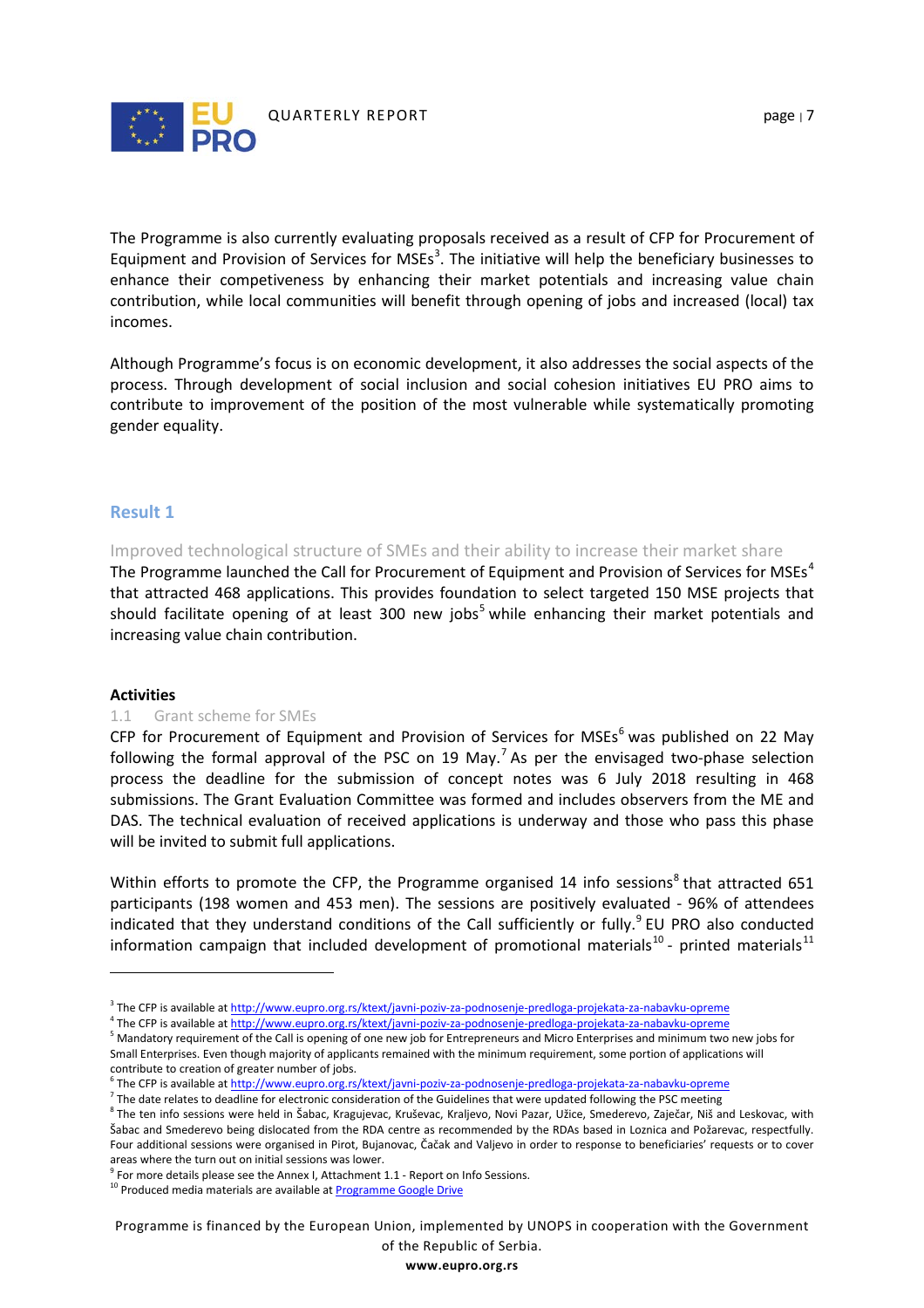

including posters, leaflets, video and audio materials used for promotion of the CFP through communication channels of ME, RAS, LSGs, Regional Development Agencies (RDAs) and other business support organisations (BSOs); placement of media adds on most popular web portals, national radio, local and regional TV stations; extensive Facebook campaign and direct distribution to 99 LSGs and ten RDAs.<sup>[12](#page-8-1)</sup>

Upon administrative screening of the received 468 applications, several trends are noted:

- The average amount of funds requested is 18,000 Euros
- 21 (4%) of all submitted applications are for small-sized enterprises
- The locations of the applicants follow general statistics the largest number of applicants are registered in Niš, followed by Kragujevac, Novi Pazar, Vranje and Leskovac
- 46% of received applications are submitted by applicants registered in ten cities and municipalities $13$
- 70% of enterprises applying to the Call are owned by men. This "justifies" the inclusion of "bonus" points for proposals that address gender equality

#### 1.2 Support to Business Support Organisations (BSOs)

The EU PRO continued consultations with the stakeholders, mainly RDAs, in order to collect information for preparing the CFP for Business Support Organisations (BSOs). The consultations confirmed importance of building managerial and operational capacities of businesses through strategic planning, marketing, market research, human resources management and use of information and communication technology in business, networking with other businesses in the country and the region. The Programme will present the CFP to the PSC in Q4 2018.

#### <span id="page-8-0"></span>**Result 2**

 $\overline{a}$ 

Improved conditions for business operations through more efficient administrative service provision, better land management and specific small scale infrastructure investments

The Programme launched CFPs for development of detailed regulation plans (DRPs), execution designs, and economic infrastructure. These schemes will enable funding of projects that are expected to enhance planning and technical conditions for realisation of investments, to create infrastructure pre-conditions for realisation of industry investments or business development initiatives, and enable expansion of existing businesses and valorisation of touristic and cultural heritage potentials.

For example, grant support will be provided for development of DRPs that contribute to creation of conditions to attract investments and develop new businesses, rehabilitate brownfield sites, and support urban renewal as well as regeneration, preservation and valorisation of natural and cultural

Programme is financed by the European Union, implemented by UNOPS in cooperation with the Government of the Republic of Serbia.

<span id="page-8-1"></span> $11$  1,300 posters and 12,000 leaflets<br> $12$  More specific details about the campaign provided in the Communications and Visibility Section

<span id="page-8-2"></span><sup>&</sup>lt;sup>13</sup> Top ten cities and municipalities per number of applicants: Niš (41), Kragujevac (26), Novi Pazar (25), Vranje (24), Leskovac (18), Čačak (17), Bujanovac (15), Kraljevo (15), Ivanjica (13) and Kruševac (12)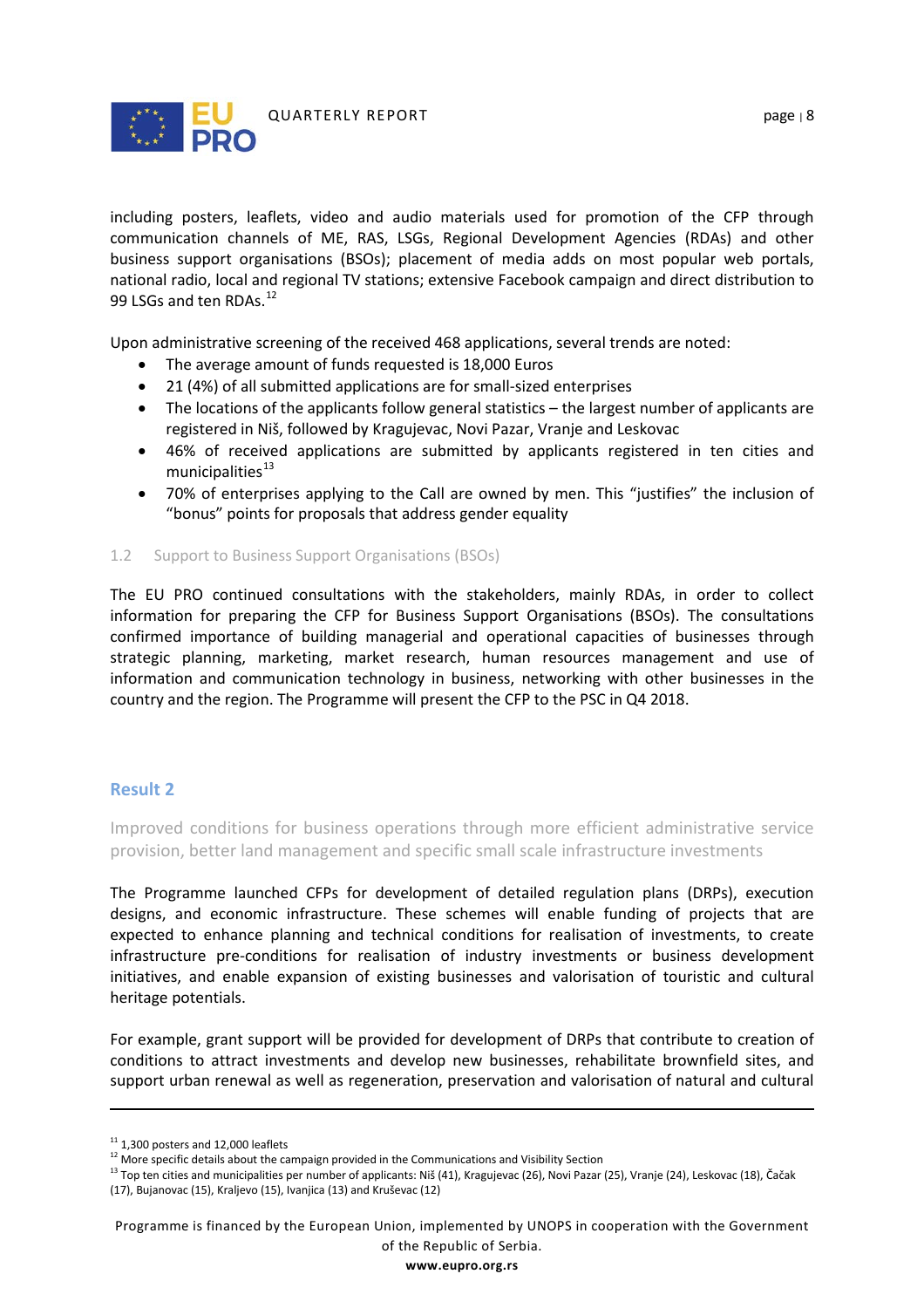

heritage. The Programme will support development of designs that will create technical conditions for the construction or reconstruction of public utility infrastructure in business areas, greenfield and brownfield sites and construction or reconstruction of business support facilities. The economic infrastructure projects will enable or enhance functioning of the industrial zones, technology parks and business incubators and the infrastructure that contributes to development of tourism destinations, including Spas.

In addition, support was provided to Ministry of Construction, Transport and Infrastructure (MCTI) to establish currently missing back-up server to electronic issuing of construction permits. Ultimately this will help prevent data loss and mitigate the risk of public authority holders missing legally set deadlines due to the main system failure. The stable system for issuing of the building permits enable the government to respond efficiently to investor's requests thus contributing to increased competitiveness and investments.

#### **Activities**

 $\overline{a}$ 

## 2.1.1 Enhancing land management through development of GIS and improved access to geospatial data

In May 2018 after consultations with the MCTI, the Programme developed the proposal for procurement of hardware and software components<sup>[14](#page-9-0)</sup> that will enable establishment of the currently non-existing back-up system for issuing of construction permits. After the PSC approved the proposal on 4 June<sup>15</sup>, the Programme advertised for the procurement of ICT equipment<sup>[16](#page-9-2)</sup> on 29 June 2018. Estimated value of the equipment including installation is 265,000 Euros. The tender closed on 16 July and the evaluation of received bids is ongoing. The installation of the equipment is planned for Q4 2018.

In consultations with MCTI and based on the provisions in the Description of Action (DOA) which envisage the Programme's support to introduction of electronic system for development of planning documentation in Serbia, EU PRO is developing the Terms of Reference (ToR) for the preparation of the Study that will define the necessary conditions for establishment of such system and subsequently enable digitalisation of spatial planning processes. The Law on National Spatial Data Infrastructure which systematised the geospatial data in three groups<sup>[17](#page-9-3)</sup> serves as the basis for the development of the Study. The Study concept will be presented to the PSC in September 2018.

#### 2.1.2 Development of urban plans related to economic development

The CFP for development of Detailed Regulation Plans (DRPs), with a total value of 750,000 Euros, closed on 11 June 20[18](#page-9-4).<sup>18</sup> The Programme received 28 applications from Local Self Governments (LSGs). The Evaluation Committee includes representatives of the MCTI and it is expected to complete the evaluation in August 2018.

Programme is financed by the European Union, implemented by UNOPS in cooperation with the Government of the Republic of Serbia.

 $14$  The Concept Note for E-permitting is available with the Programme

<span id="page-9-1"></span><span id="page-9-0"></span><sup>&</sup>lt;sup>15</sup> The proposals was in principle approved at the PSC held on 4 June, while the electronic review of additional documentation that was requested was completed on 27 June 2018. Since there were no further requests for clarifications, in line with the PSC decision, this proposal was considered finally approved.<br><sup>16</sup> The tender is available at Notice for eSourcing - Tender ITB/2018/5052

<span id="page-9-4"></span><span id="page-9-3"></span><span id="page-9-2"></span><sup>&</sup>lt;sup>17</sup> The land use is classified within the MCTI led third group<br><sup>18</sup> The CFP is available at **Open Call for Proposals for Formulation of Detailed Regulation Plans**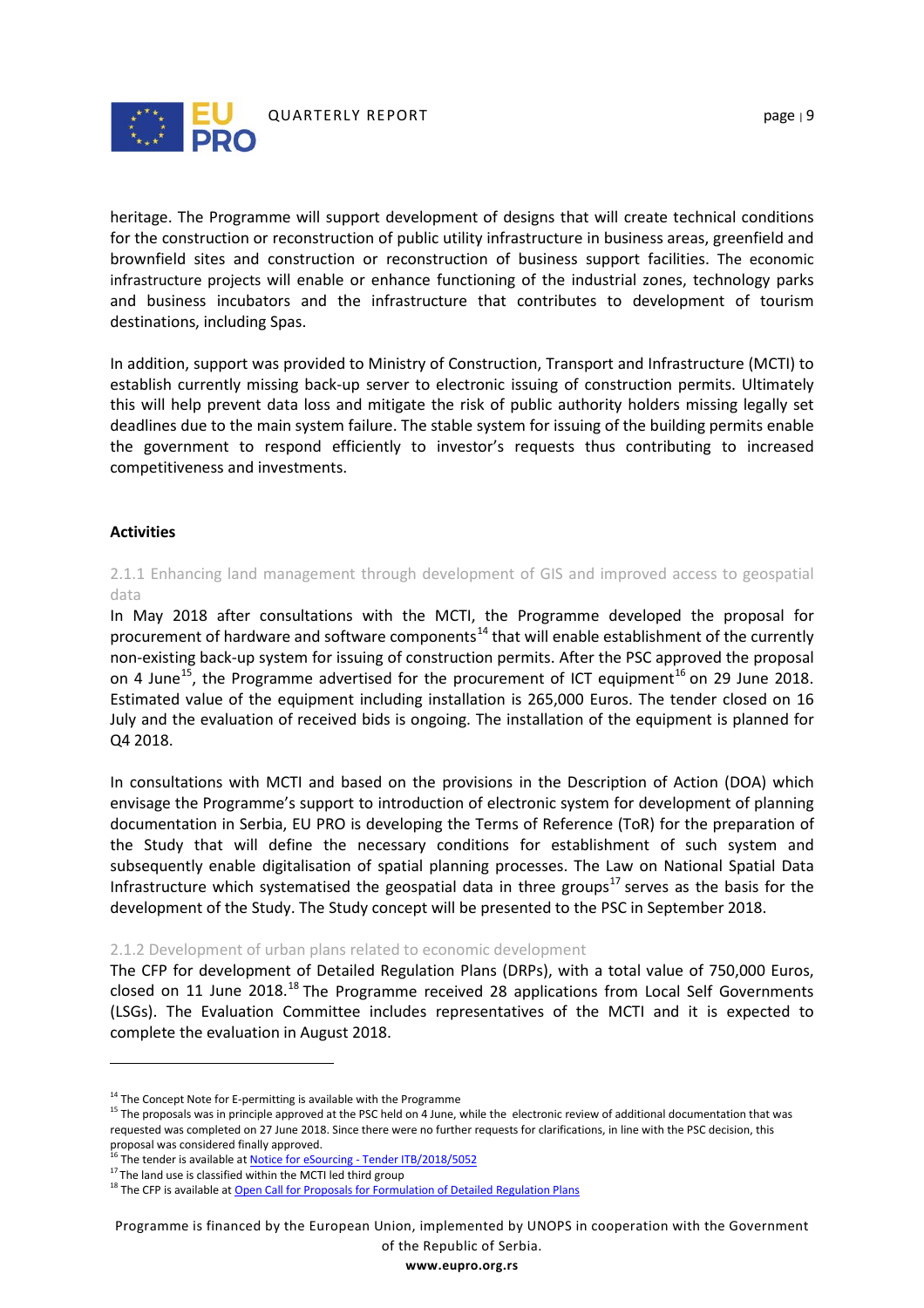

In order to promote the CFP, the Programme held information sessions for 99 Local Self-Governments (LSGs), from 8 to 18 May 2018, which attracted 259 participants (160 female and 99 male) from 84 out of 99 LSGs and nine out of ten invited RDAs. The info sessions were assessed as excellent or good by 93% of participants and the information received was perceived as relevant by all participants.<sup>[19](#page-10-1)</sup>

2.1.3 Development of project technical documentation for projects contributing to economic development

The first cut-off date of the CFP for Development of Technical Documentation for Economic Infrastructure was 11 June 2018. The Programme received 18 applications from LSGs and the evaluation of proposals is ongoing, while recommendations will be presented to the PSC in September 2018.

In order to promote the CFP EU PRO organised nine information sessions for 99 Local Self-Governments (LSGs), from 8 to 18 May [20](#page-10-2)18.<sup>20</sup>

2.2 Development/improvement of small-scale infrastructure with economic impact on local level

The first cut-off date of the CFP for Construction of Economic Infrastructure<sup>[21](#page-10-3)</sup> was 11 June 2018, by which the Programme received 15 applications from LSGs. The evaluation is advanced, while the recommendations will be presented to the PSC in September.

EU PRO organised nine information sessions for 99 Local Self-Governments (LSGs), from 8 May to 18 May 2018, in order to promote the CFP.<sup>[22](#page-10-4)</sup>

#### <span id="page-10-0"></span>**Result 3**

 $\overline{a}$ 

Better social cohesion and attractive living environment through improvement of small scale public infrastructure and social relations

EU PRO activities related to improvement of living environment and enhanced social cohesion advanced. The Programme launched the CFP for Local Infrastructure that is designed to support projects contributing to improvement of municipal infrastructure related to education, health, social care, environmental protection, waste management, culture, and sports. This intervention should result in implementation of at least 35 projects that derive from the local development strategies and that will positively affect quality of life of citizens.

Furthermore, the Programme also developed the CFP aiming to contribute to implementation of the rights of national minorities, improvement of inter-ethnic understanding and relations, better

<span id="page-10-1"></span><sup>&</sup>lt;sup>19</sup> These information sessions were also used to promote other infrastructure related CFPs. The Report from infrastructure calls info sessions is available in the Annex II, Attachment 2.1<sup>20</sup> The Report is available in the Annex II, Attachment 2.1

<span id="page-10-4"></span><span id="page-10-3"></span><span id="page-10-2"></span><sup>&</sup>lt;sup>21</sup> The CFP is available a[t Call for proposals for economic infrastructure projects](http://eupro.org.rs/en/ktext/open-call-for-proposals-for-economic-infrastructure-projects)  $22$  The Report is available in the Annex II, Attachment 2.1

Programme is financed by the European Union, implemented by UNOPS in cooperation with the Government of the Republic of Serbia.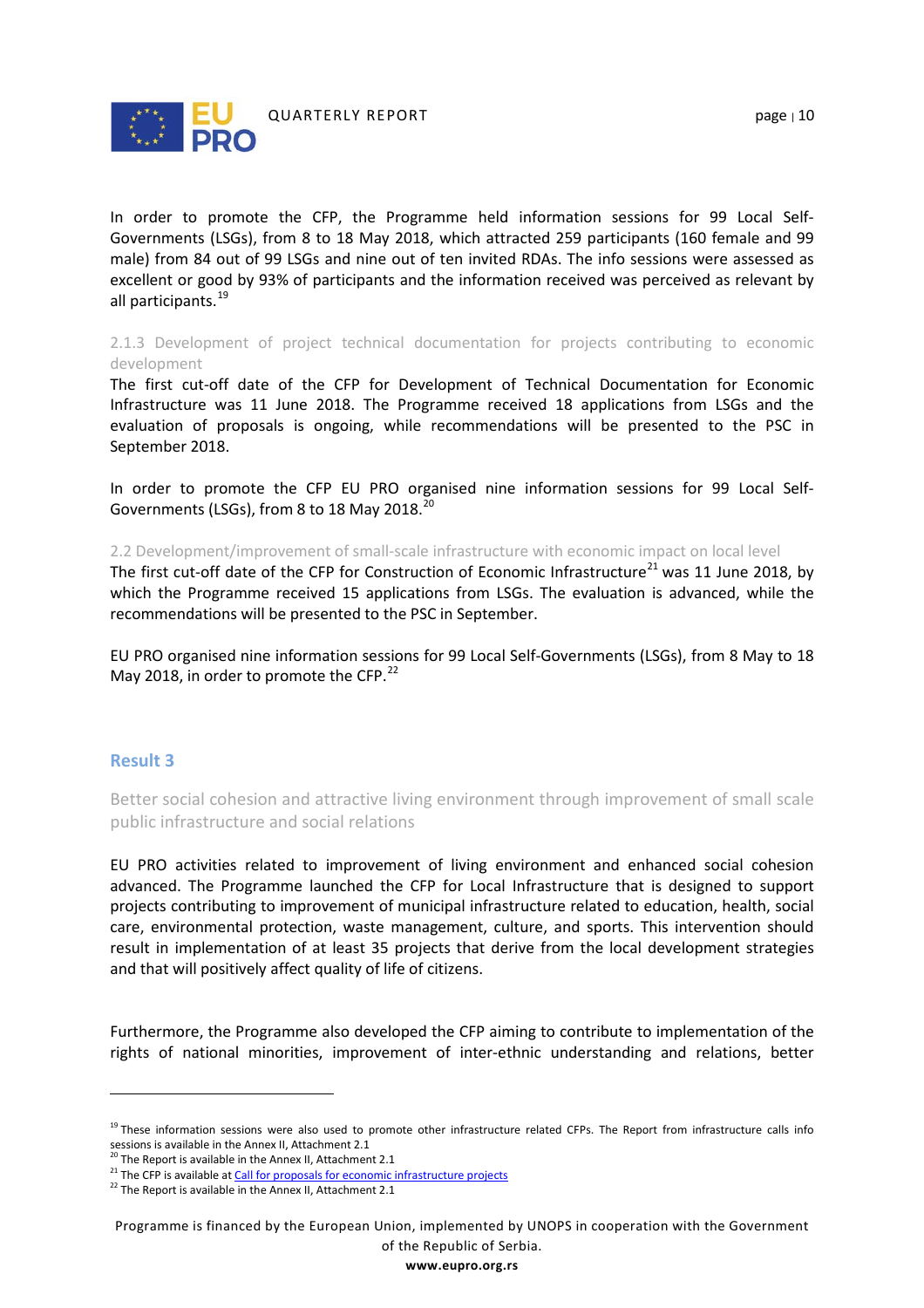

integration of national minorities and addressing of specific needs of excluded groups in multi-ethnic communities. This intervention should enable funding of at least 25 projects that will contribute to social cohesion, while in line with the EU PRO objective, economic empowerment will be one of key thematic areas to be addressed.

The project for enhancing learning of Serbian as non-mother tongue in elementary schools in Bujanovac and Preševo, which was initiated during this period, will enable estimated 1,000 Albanian pupils to improve knowledge of Serbian. This will facilitate their social integration and future business or higher educational prospects.

The activities related to social cohesion have important strategic dimension: through implementation of priority project at the local level, the Programme should contribute to Government's efforts to implement the Action Plan for Exercise of the Rights of National Minorities<sup>23</sup> and, more broadly, to the Action Plan for the negotiation Chapter 23.

#### **Activities**

 $\overline{a}$ 

3.1 Supporting projects for improvement of the living conditions and quality of public infrastructure in municipalities

The CFP for Local Infrastructure Projects, with the indicative value of 5,250,000 Euros, closed on 29 June 2018.<sup>[24](#page-11-1)</sup> The Programme supports public infrastructure that will contribute to better living conditions (schools, hospitals or health facilities, kindergartens, water supply systems, other public buildings), improved living conditions of vulnerable groups, and better waste management, through advancing and upgrade of existing social and communal infrastructure. The Programme received 46 applications and the evaluation of proposals started in July 2018. The representative of the Public Investment Management Office (PIMO) participate in the evaluation in the capacity of observer. The Evaluation Committee will recommend projects for funding to the PSC in September 2018, while the signing of grant agreements is expected in Q4 2018.

#### 3.2 Supporting projects enhancing inter – ethnic dialogue and cooperation, improving social cohesion and social integration in multi – ethnic communities

The project<sup>[25](#page-11-2)</sup> for enhancing learning of Serbian as non-mother tongue in elementary schools in Bujanovac and Preševo has been developed in cooperation with the Coordination Body for Preševo, Bujanovac and Medveđa (CB) and approved by the PSC on 4 June<sup>[26](#page-11-3)</sup>. The intervention envisages hiring of six teaching assistants that will in the school year 2018/2019 provide support to eight teachers in conduct of classes of Serbian as non-mother tongue.

The tender for selection of service provider has been advertised from 12 June until 11 July, and resulted in submission of two offers, following a week long extension. The evaluation process is planned to be completed at the beginning of August and the project will commence immediately after.

Programme is financed by the European Union, implemented by UNOPS in cooperation with the Government of the Republic of Serbia.

<span id="page-11-0"></span><sup>&</sup>lt;sup>23</sup> Government of the Republic of Serbia, <u>Action plan for the realisation of the rights of national minorities adopted</u> (3 March 2016)<br><sup>24</sup> The CFP is available at <u>Open Call for Proposals for Local Infrastructure Proje</u>

<span id="page-11-1"></span>

<span id="page-11-2"></span>

<span id="page-11-3"></span><sup>&</sup>lt;sup>26</sup> This project was in principle approved at the PSC meeting held on 4 June. The PSC requested letter of support to the project from the Ministry of Education, Science, and Technological Development that was electronically provided on 21 June 2018. Since there were no further requests or questions from the PSC, in line with the agreement, the project was finally approved on 27 June.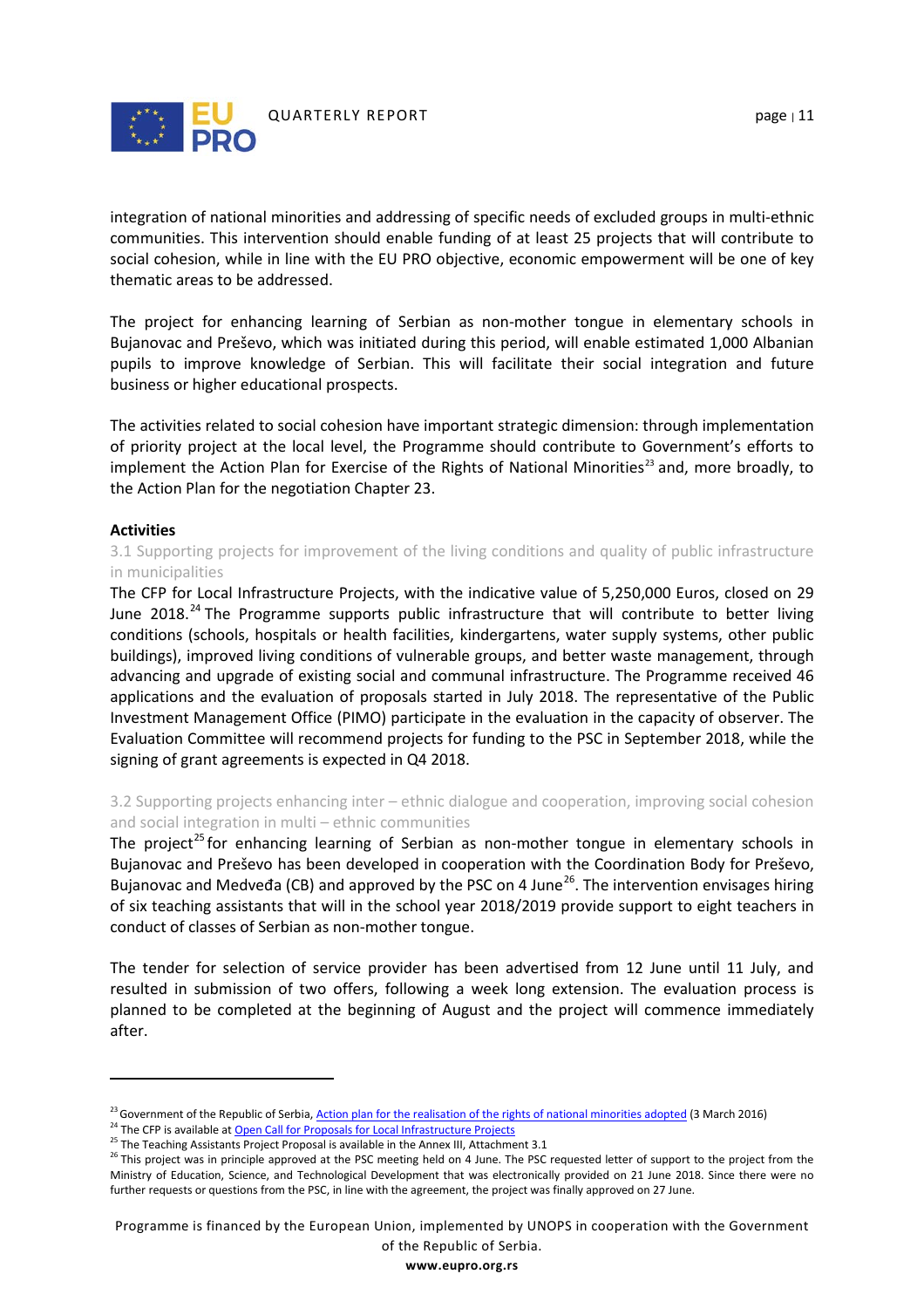

Within effort to develop the CFP for enhancing social cohesion in multi-ethnic municipalities, besides the CB, the Programme consulted the Office for Human and Minorities Rights and the Ministry of Education, Science and Technological Development. Guided by the Programme DoA, EU PRO developed the CFP aiming to contribute to implementation of the rights of national minorities, improvement of inter-ethnic understanding and relations, better integration of national minorities and addressing of specific needs of excluded groups in multi-ethnic communities. The CFP will be presented at the Second PSC meeting planned for September 2018.

# <span id="page-12-0"></span>**Management and coordination**

## <span id="page-12-1"></span>**Programme Steering Committee**

The second PSC meeting was held on 4 June 2018 in Belgrade where, among other things, the Inception Report<sup>27</sup>, the project for procurement of a back-up server for e-permitting, and the project aimed at improving classes of Serbian as non-mother tongue were in principle approved.

EU PRO introduced minor modifications to the Inception Report and provided additional documentation related that was requested by the PSC – these inputs were considered by the PSC electronically from 21 to 27 June and since there were no additional requests or comments from the PSC, all approvals became final.

The next PSC is planned for early September 2018.

## <span id="page-12-2"></span>**Coordination**

EU PRO has continued to put efforts to coordinate its activities with the relevant stakeholders and other development interventions. Primarily, the Programme strived to engage national institutions in design of activities and selection of projects as this significantly reduces likelihood to support work that is not allied with the national policies and priorities. For example, EU PRO cooperated with the MCTI on implementation of project for back-up system for electronic issuing of construction permits and development of proposal for introduction of electronic preparation of planning documents, while consoling other institutions, such as is the Republic geodetic Authority.<sup>[28](#page-12-4)</sup> Participation of the ME, MCTI, PIMO, and DAS in evaluation processes related to EU PRO CFPs is also indicator of efforts to ensure coordination.

Furthermore, the Programme maintains relations with other interventions. Swiss PRO has provided expert support for assessment of good governance elements in applications related to local infrastructure. EU PRO followed up on earlier meetings with the USAID Competitive Economy Project and met their representatives to acquire more information on interventions related to promotion of Serbian food products. As there may be overlap in beneficiaries, a regular exchange of information has been agreed upon, together with support in promotion of activities and events.

 $\overline{a}$ 

<span id="page-12-4"></span><span id="page-12-3"></span><sup>&</sup>lt;sup>27</sup> The Inception Report is available at <u>EU PRO Inception Report 1 January - 30 April 2018</u><br><sup>28</sup> For more details check Result 2 and Activity 2.1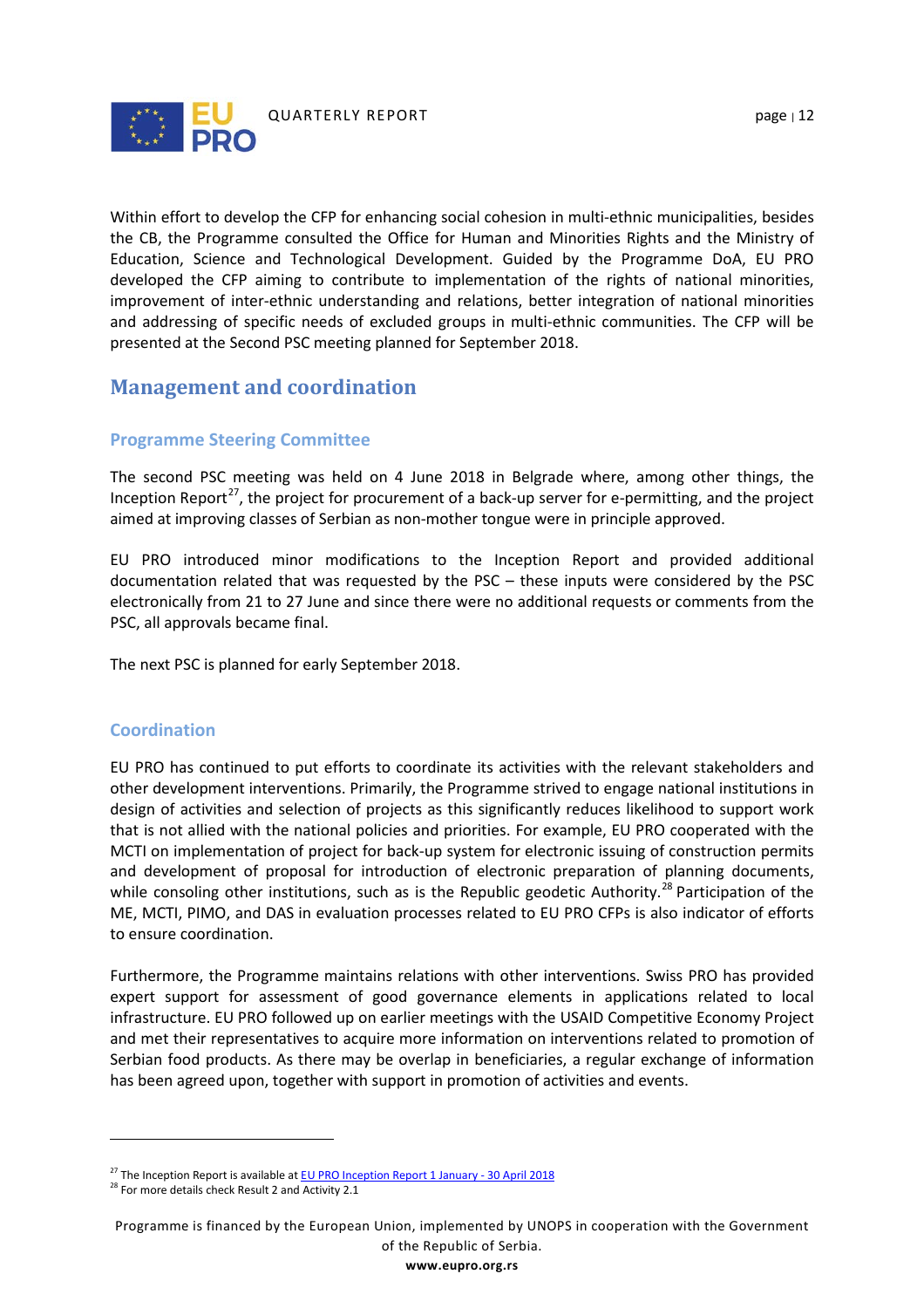

EU PRO participates in events relevant for its scope of work. For example, the Programme attended the Fifth Social Innovation Forum, organised by Smart Kolektiv, which offered insight into the latest developments related to social impact and entrepreneurship, social finance, cross sector partnerships and other mechanisms of support for social entrepreneurs.

The Programme will discuss the model for establishment of more formal model of coordination with the PSC.

#### <span id="page-13-0"></span>**Finances**

The following are the main financial indicators<sup>[29](#page-13-2)</sup>:

- The total delivery as of 31 July 2018 is 463,460.24 Euros or 1.8 % of the Programme budget
- The forecast delivery for the next reporting period is 286,560.53 Euros

In accordance with the Programme's plans, the delivery should significantly increase in Q3 and Q4 2018 if the PSC verifies EU PRO recommendations for funding of projects.

Considering the number and size of applications, the funds planned for economic infrastructure and execution designs will be committed in early implementation phase, contrary to projections to utilise these funds over a longer period of time. This aspect will be discussed with the PSC and the donor and possibly include reallocation from other budget lines to economic infrastructure activities.

Initially identified need for more extensive use of experts in some areas was confirmed during this period. The Programme will therefore provide recommendation for utilisation of part of the contingency budget in the Q3 2018.

#### <span id="page-13-1"></span>**Human resources**

Programme and Communications Assistant was recruited in July while general communication activities will be enhanced as five on-call Photographer positions in four locations<sup>[30](#page-13-3)</sup> have been advertised and the selection process is on-going.

Personnel performance objectives for 2018 were set as a basis for monitoring and evaluation of work progress and achieved results. In addition, where relevant, personnel underwent mid-year performance evaluation.

Learning Plan for 2018 has been designed and approved. It envisages 61 trainings for EU PRO personnel in programme and project management, risk management, ethics and integrity, communications etc.<sup>[31](#page-13-3)</sup>

 $\overline{a}$ 

<span id="page-13-2"></span><sup>&</sup>lt;sup>29</sup> While these figures provide quality insight into the programme's spending the final figures are only provided in the Programme's financial reports.

<span id="page-13-3"></span><sup>&</sup>lt;sup>30</sup> Belgrade, Niš, Novi Pazar and Vranje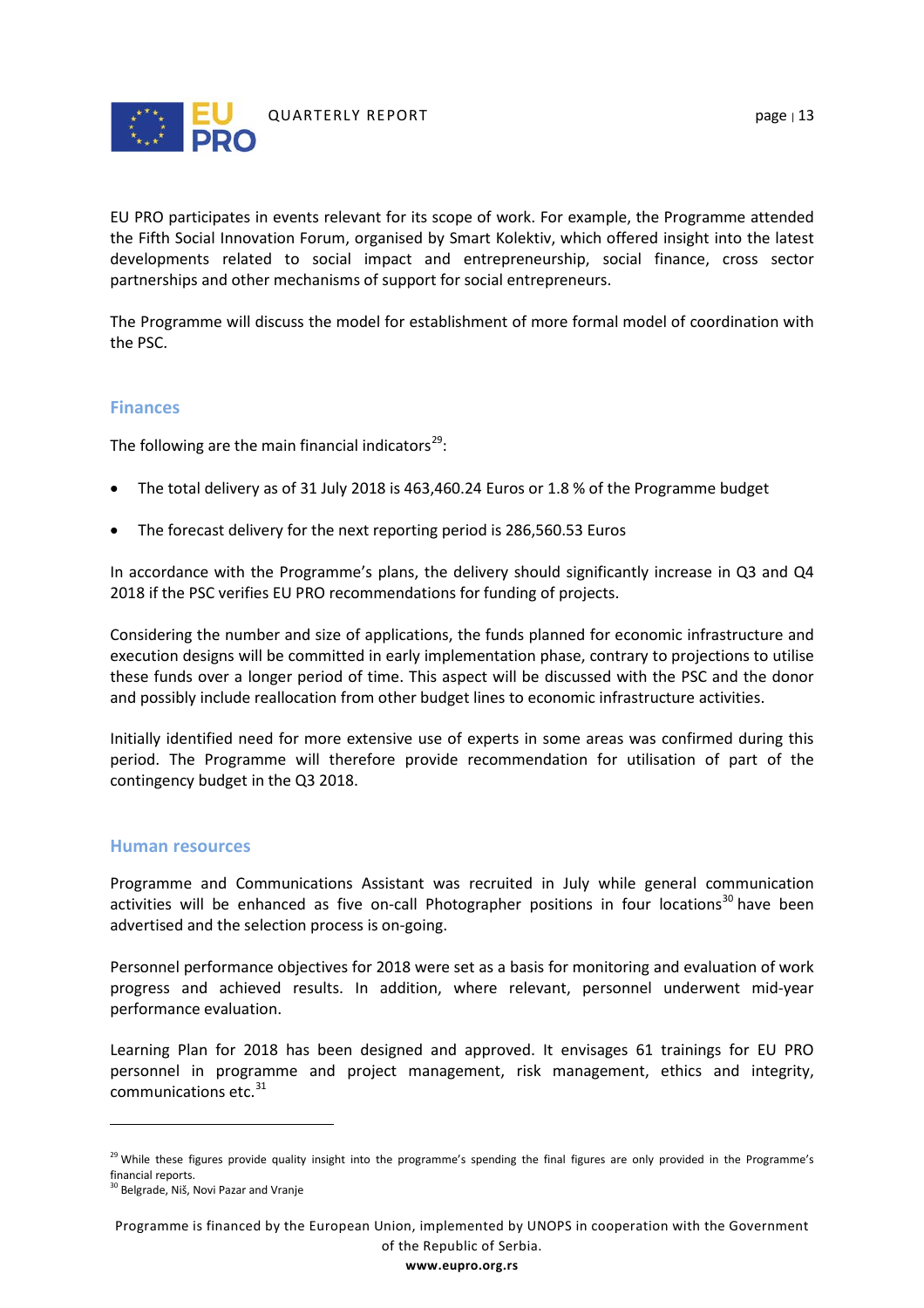

#### <span id="page-14-0"></span>**Procurement**

During the reporting period two tenders above USD 50,000 were advertised, one between USD 5,000 and 50,000 and two 'shopping' procedures. The progress on key procurement activities is as follows:

- The procurement of a server with network equipment for the MCTI has been published and contracting is expected for August 2018;
- The evaluation for the engagement and monitoring assistants to teachers of Serbian as a non-mother tongue in selected elementary schools in Bujanovac and Preševo has been finalised. Contracting is in process;
- <span id="page-14-1"></span>• Other procurement activities include the provision of TV, radio and online advertising services for the purpose of promoting the CFP for micro and small enterprises.

#### **Reporting and monitoring**

This Quarterly Report covers the period from 1 May 2018 to 31 July 2018. The Programme will recommend to align quarterly reporting periods with the calendar year.

Development of monthly reports has been initiated. These are internal but could be provided to the PSC or donor if requested.

The concept for establishment of comprehensive monitoring system, whose core will be based on Logical Framework Matrix (LFM) indicators, has been developed. Establishment and launch of monitoring system is planned for Q3 2018.

# <span id="page-14-2"></span>**Risks and issues**

The Programme has been implementing risk responses identified in the Description of Action. In order to reduce risk that less developed municipalities are unable to compete for funding with larger LSGs, the Programme included "bonus" points for municipalities with lower development levels. Within outreach efforts, the Programme used intensive and versatile communications channel and tools. Efforts were put to ensure high transparency of the CFPs and of evaluation criteria, which among other included invitation of line national institutions to participate in the evaluation of applications in the capacity of observer.

In response to the Call for MSEs, which was anticipated based on the high download rates of the application documents, over 450 applications were received, a volume which could cause delays in evaluation of the concept note applications and delay the award of the grants. In order to mitigate this risk EU PRO Programme has developed grant evaluation system which will include larger number of grant evaluation committee members for the evaluation of the project concept notes.

It is estimated that lack of organisations suited for specific requirements of the tender for language learning project could lead to an insufficient number of valid offers and potential rerun of the

 $\overline{a}$ 

Programme is financed by the European Union, implemented by UNOPS in cooperation with the Government of the Republic of Serbia.

<sup>&</sup>lt;sup>31</sup>Learning Plan is available with the Programme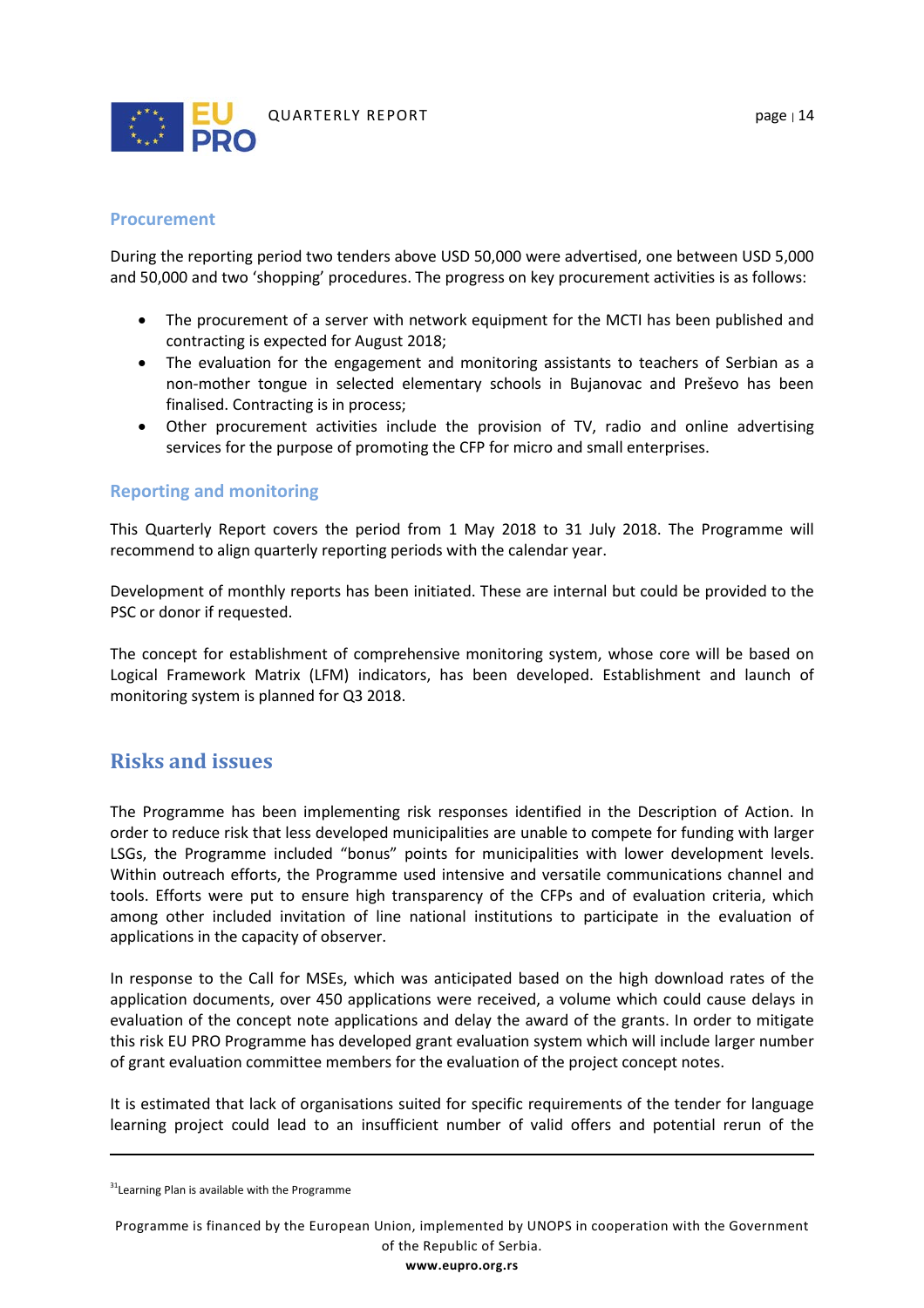

process. To avoid potential risk, the Programme put additional efforts to identify all eligible organisations and encourage them to apply. Alternatively, grant issuing to appropriate government institution was also taken into consideration.

# <span id="page-15-0"></span>**Quality**

The Programme underwent an Internal Quarterly Assurance for Q2 2018 on 11 July which concluded that EU PRO has made steady progress against set targets, with strong focus on stakeholder engagement and satisfaction, and established a solid base for financial delivery, while additional efforts need to be invested into further reinforcement of the governance.

Informative sessions dedicated to the CFP for micro and small enterprises and the four infrastructure CFPs have been evaluated on the basis of feedback from participants. The evaluations confirmed substantial interest in the sessions and the Calls, their effectiveness and relevance of the provided information.

Based on lessons learned from the predecessor European PROGRES Programme, the evaluation process for EU PRO CFPs will, where appropriate, include verification site visits to selected applicants as means of assessing feasibility of project proposals and confirm capacities of candidates.

# <span id="page-15-1"></span>**Sustainability**

The EU PRO Gender Action Plan  $(GAP)^{32}$  $(GAP)^{32}$  $(GAP)^{32}$ , which provides framework for systematic address of gender equality issues by the Programme, was developed and adopted. Overall, the GAP is aiming to enhance gender equality in the projects, establish monitoring, evaluation and reporting of gender sensitive indicators, promote awareness on gender issues among all stakeholders and ensure gender balance in personnel. In EU PRO gender equality considerations are integrated into criteria of all five published CFPs and one RfPs for social cohesion project. The project proposal that are contributing more to gender equality are provided with additional points. Additionally, the Internal Communication Manual and Activity Plan embeds gender aspect and contributes to its promotion.

Under the Public Call for support to MSEs, sustainability is assessed through the applicant's ability to use and maintain the equipment and achieve the set targets in a post project period. More specifically, 10% of the total weight in evaluation of Full Project Proposals is awarded based on the assessment of the applicant's technical expertise to maintain equipment operational and in use, its financial capacities to maintain the equipment and cover other costs deriving from its use and impact on environment.

Similarly CFPs for infrastructure projects included financial, institutional and environmental sustainability of the projects as the key criteria. All activities within the grants will be performed respecting the national legislations, thus ensuring national ownership.

## <span id="page-15-2"></span>**Lessons learned**

 $\overline{a}$ 

<span id="page-15-3"></span> $32$  The Gender Action Plan is available in the Annex V, Attachment 5.2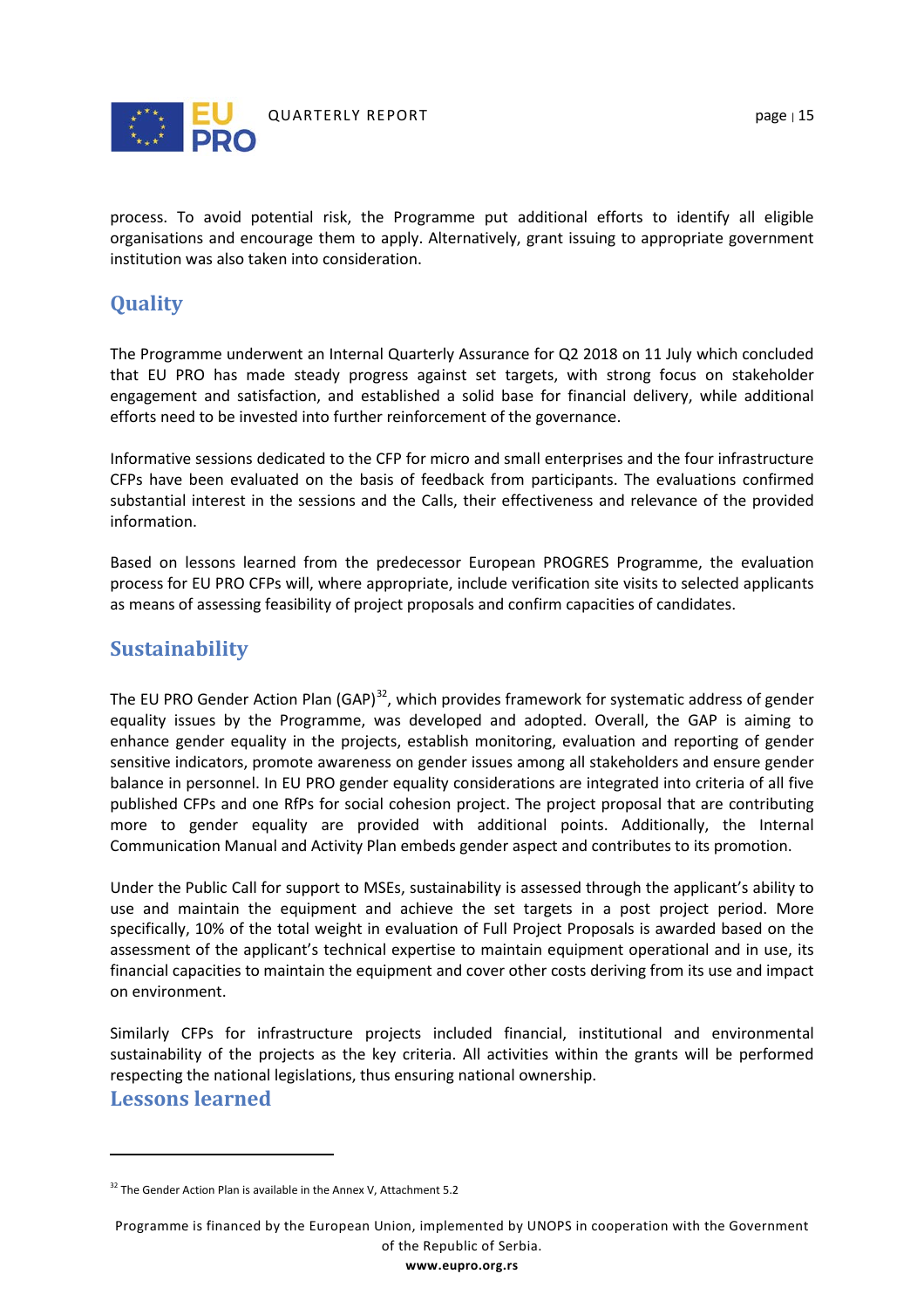

In response to the anticipated large volume of applications for the CFP for MSEs, several administrative procedures were assessed and modified to facilitate the collection process. On-line registration of info sessions participants was introduced and was very useful as it contributed not only to better accuracy in anticipated numbers of attendants, but also in creation of contact database which shall serve as future communication channel. However, the system can be improved by adding a time buffer between the application deadline for info-session attendance and the event itself, as large number of participants confirmed participation at the day of the event.

Likewise, available communications channels with potential applicants can be improved with simplification of the assigned email addresses (currently [rsoc.clarifications@unops.org\)](mailto:rsoc.clarifications@unops.org) to, for example, [pitanja@unops.org](mailto:pitanja@unops.org) .

# <span id="page-16-0"></span>**Communications and Visibility**

**Two Ambassadorial events took place** - EU PRO promotional event, which included EU Project Fair and Ambassadorial Lunch have been organised in Aranđelovac on 22 May. Close to 400 attendees included the Minister of the European Integration, the Head of the Delegation of the European Union to Serbia, representatives of 15 EU member countries of which ten ambassadors, representatives of local self-governments including 17 mayors, representatives of regional development agencies, Standing Conference of Town and Municipalities and other EU funded projects in Serbia. In addition to this, previously suspended DEU visit to Novi Pazar and Sjenica, initially planned for March, took place on 21-22 June 2018.

**The Programme Communication Strategy**<sup>[33](#page-16-1)</sup> was prepared and approved by the Delegation of the European Union and the Ministry of European Integration**.** Templates for European PROGRES letterhead, reports and Power Point Presentations have been completed while the first batch of Promotion Material, including banners and the media wall, has been produced and (where applicable) distributed in full to different stakeholders.

The Programme activities were promoted through **five press releases** covering the CFPS for public infrastructure, support to micro and small enterprises, EU PRO promotional event, and the two-day visit of the Head of the Delegation the European Union (DEU) to Novi Pazar and Sjenica. The greatest interest, as always, was attracted by the visit of the Head of DEU to South West Serbia, resulting in 108 positive reports, followed by EU PRO promotional event, which generated 91 media reports. Out of overall 660 generated positive media reports, 236 or 36 percent were in the national media while around 450 featured the CFP for Procurement of Equipment and Provision of Services for MSEs.<sup>[34](#page-16-2)</sup>

**The Programme's social media** has served as a primary transitional media channel from EU PRO and its predecessor European PROGRES. Unfortunately, so far four requests to change the name of the existing Facebook page from European PROGRES to EU PRO have been rejected by Facebook team. Fifth consecutive request to change the page name is currently ongoing.

 $\overline{a}$ 

<span id="page-16-1"></span><sup>&</sup>lt;sup>33</sup> The Communications Strategy is available in the Annex IV, Attachment 4.1  $^{34}$  The Overview of communications work is available in the Annex IV, Attachment 4.2

<span id="page-16-2"></span>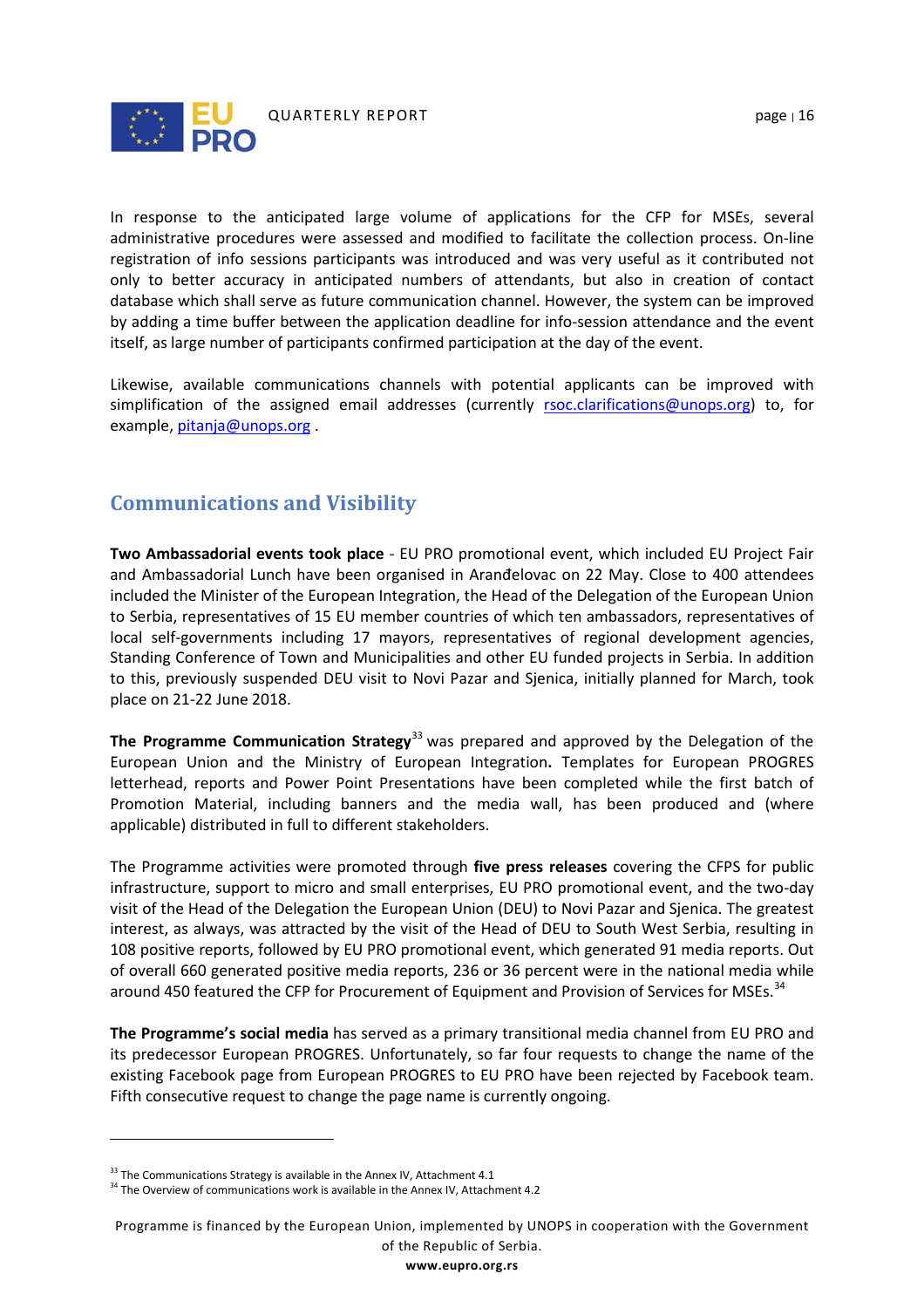

Nevertheless the **Programme social networks** have been swiftly attracting followership with 12 unpaid Facebook posts on EU PRO Promotional Event and the five announced Calls for Proposals reaching over 12,000 people and attracting 1,155 post likes. However three consecutive, paid, promotional campaigns for the CFP MSE generated unparalleled post engagement amongst others attracting 834 new page likes bringing the total number of followers to 9,853. Similarly, the Twitter page gathered over 17,300 impressions for 15 Programme related tweets growing in popularity to the current 858 followers.

**EU PRO website** was open to public on 22 May 2018, when both the Programme promotional event and the announcement of the CFP MSE took place. The website has since been visited 26,582 by 18,081 independent visitors, of which 12,220 were transferred from Facebook<sup>35</sup>. Accordingly, by far the most visited page on the Programme website was CFP SME that received 20,292 visitors – resulting in 2,213 downloads of the CFP application form by end of June. Design of the website was approved by the EU and MEI while the programming and the continuous upload of relevant data is ongoing.

In support of Sector one's CFP MSE a thorough **outreach campaign** was conducted to compliment CFP MSE info sessions. The campaign included creation of visual identity ("Enko i Oli") and subsequent production and distribution of audio/video, web and print content through social and traditional media campaigns. Selection of all paid promotional interventions was based on communication placement data collected through the online survey, evaluation sheets from info sessions and in the later stage of CFP by the Sector identified need for more information in Valjevo, Pirot, Knjaževac, Požarevac and Čačak.

For promotional purposes 1,300 posters and 12,000 pamphlets were printed and distributed, while electronic versions of the materials was shared through different databases including European PROGRES newsletter and media database that contains close to 1,000 relevant emails.

Each of the 14 info session organised by the Sector was announced and covered with a media presence which resulted in 267 media reports. The Programme promo event and the visit to Novi Pazar and Sjenica of the Head of DEU were also used to promote the CFP leading to total of 400 positive media reports on the topic. In addition to the local and regional media, Deputy Programme Manager and SME and BSO Sector Manager promoted the CFP on national Radio Television of Serbia<sup>[36](#page-17-1)</sup>, Radio Belgrade<sup>37</sup>, and Radio S2.

Major outreach was conducted through two pronged paid media campaigns. Paid social media campaign through Facebook and Instagram targeted relevant audiences in 99 Programme municipalities through three different ads timely promoting information sessions resulted in nearly 500,000 appearances in newsfeeds of the targeted audiences, 14,000 clicks on the post and generated close to 10,000 direct positive engagements – shares, comments and reactions. Correspondingly the Direct media placement started with prominent positioning of the web banner on Blic.rs<sup>[38](#page-17-3)</sup>, from 31 May to 14 June, and from 15 -27 June, on Ekapija.com, Bizlife.rs, Južnevesti.com

 $\overline{a}$ 

<span id="page-17-1"></span>

<span id="page-17-3"></span><span id="page-17-2"></span>

<span id="page-17-0"></span><sup>&</sup>lt;sup>35</sup> Presumably prompted by the CFP SME promoted add<br><sup>36</sup> RTS This is Serbia YouTube Channel <u>Presentation of the Call for entrepreneurs, micro and small enterprises</u> [\(](http://www.rts.rs/page/radio/sr/story/23/radio-beograd-1/3149798/talasanje.html)29 May 2018)<br><sup>37</sup> RTS.rs <u>European Support of 4.5 mill</u> visitors outnumbered the mobile ones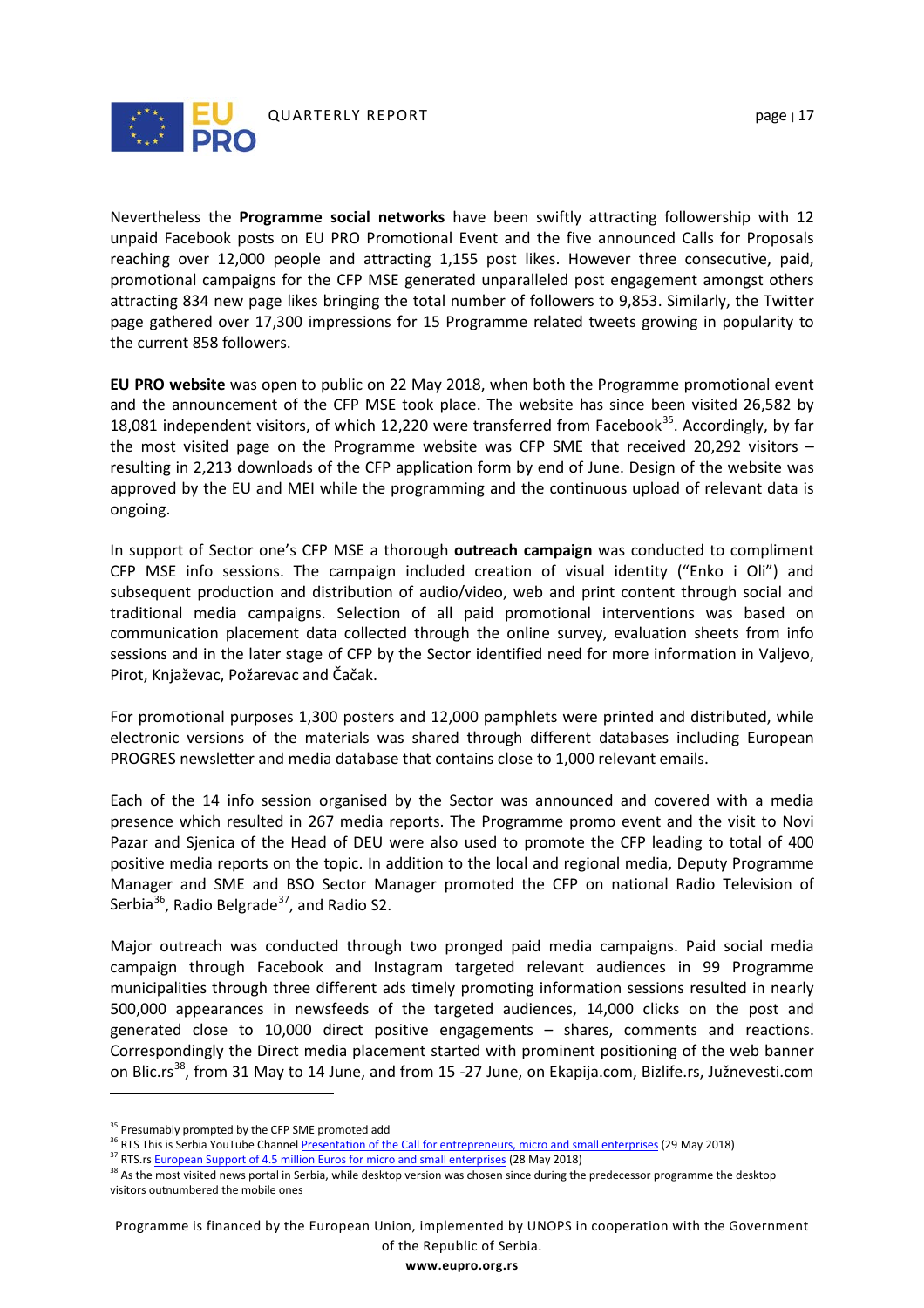

and Kolubarske.rs. The media placement on four latter portals, for the data available<sup>[39](#page-18-1)</sup>, resulted in total impressions of 410,879 and 400 clicks.

The TV spot was broadcasted 196 times between 18-24 June on seven TV stations<sup>40</sup>, while the radio spot was aired 484 times, four times a day on national Radio S2 and Naxi Nacional Radio and 15 regional radio stations<sup>[41](#page-18-3)</sup>, including Novi Pazar Radio Sto Plus, Radio Požarevac Boom 93, and Užice Radio Luna.

**The Clipping service provider company**, the Programme and Communication assistant and the Programme Web designer have been enlisted. The Communication team has started preparation of the municipal profiles for the Programme local self-governments and been actively involved in the preparation of the comprehensive list of promotional material and adequate procurement procedure.

# <span id="page-18-0"></span>**Work plan**

EU PRO Work Plan for the period from 1 July 2018 – 30 September 2018 is available in the Annex V, Attachment 5.1. The following are the key milestones for the upcoming reporting period:

#### Result 1

- Activity 1.1 Conclude evaluation of MSE concept notes; organise info sessions and RDA orientation meeting for the second phase of application process; Collect Full Applications and initiate evaluation with site visits
- Activity 1.2 Finalise CFP for BSOs and submit to the PSC for consideration

#### Result 2

- Activity 2.1.1 Complete the procurement of ICT equipment for upgrading of the electronic building permitting system; Develop draft CFP for GIS
- Activity 2.1.2 Complete the evaluation of the CFP for DRPs; Develop the Concept Note for the Study for Introduction of Spatial Planning Information System and Electronic Procedure for Formulation of the Planning Documents
- Activity 2.1.3 Complete the evaluation of CFP for Designs for Economic Infrastructure (first round)
- Activity 2.2 Complete the evaluation of CFP for Economic Infrastructure (first round)

#### Result 3

 $\overline{a}$ 

- Activity 3.1 Complete the evaluation of CFP for Local Infrastructure
- Activity 3.2 Select service provider for language learning project and start implementation
- Activity 3.2 Develop the CFP for enhancing social cohesion in multi-ethnic municipalities developed

<span id="page-18-1"></span><sup>&</sup>lt;sup>39</sup> Available data for Kolubarske.rs during the media placement 18-27 June 2018, show 39,347 number of users and 78,977 number of sessions and do not show exact number of

<span id="page-18-3"></span><span id="page-18-2"></span>adstruktura se necesnom starom.<br><sup>40</sup> TV Va Plus Valjevo, RTV Novi Pazar, TV Pirot. Pi Kanal, Pirot, Telemark Čačak, SAT TV Požarevac, TV Knjaževac Info<br><sup>41</sup> Naxi Nacional Network: Zaječar Tempo Radio, Čačak Joker Radio, Kr Radio, Vranje OK Radio, Leskovac Radio 016, Paraćin Kanal M, Jagodina Amore Radio, Smederevo Lux Naxi Radio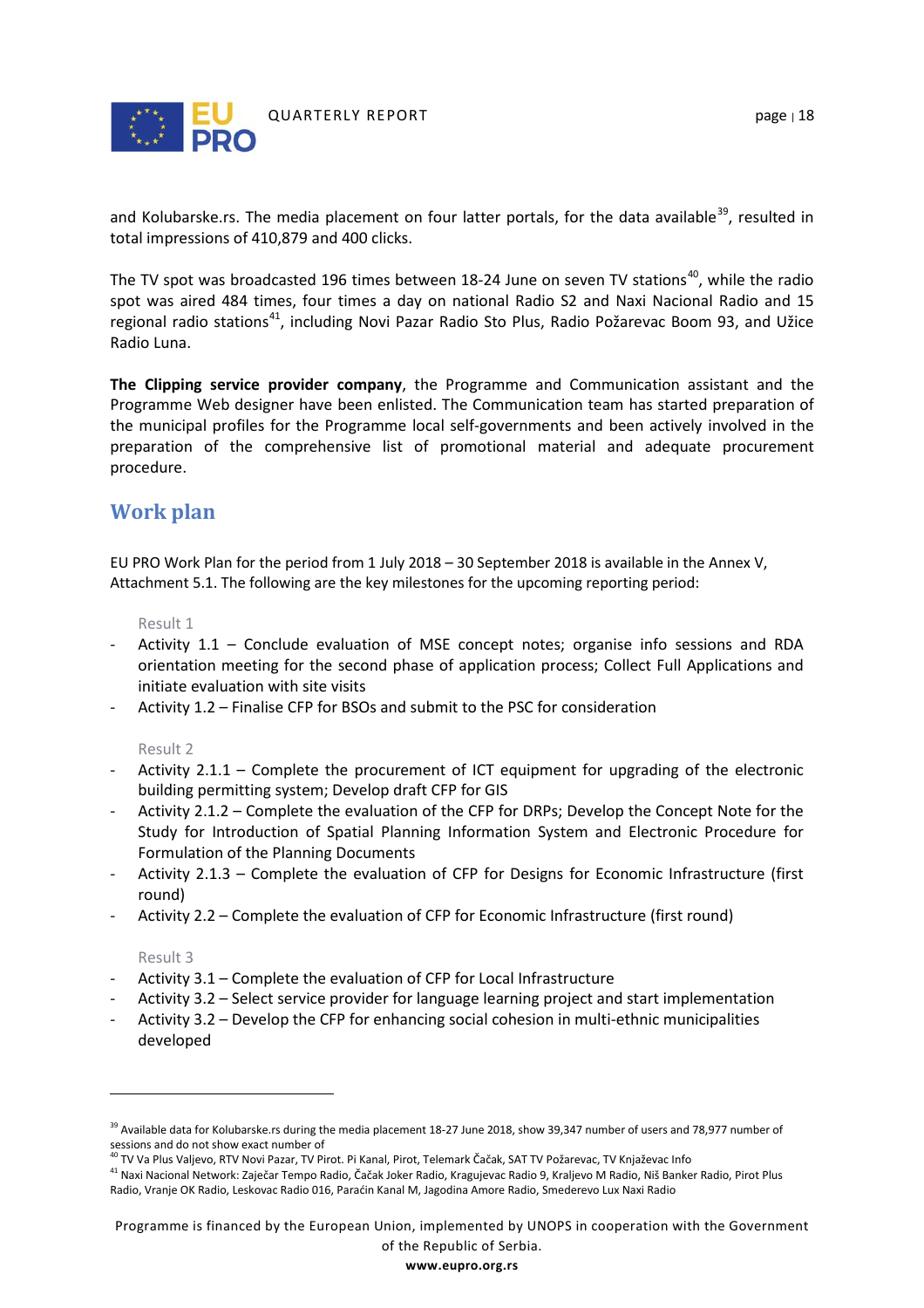

# **LFM – progress against indicators**

# **Legend[42](#page-19-0)**

| Activity completed, outputs delivered in accordance with the set targets |
|--------------------------------------------------------------------------|
| Activity progressing in accordance with the plan                         |
| Activity progresses with manageable delay                                |
| Activity is critical                                                     |

| <b>Objectively verifiable indicators</b>                                                  | Progress during the reporting period                                                                            |  |
|-------------------------------------------------------------------------------------------|-----------------------------------------------------------------------------------------------------------------|--|
| <b>Overall Objective:</b> To contribute to a more balanced                                | Programme grant schemes for economic<br>The                                                                     |  |
| socio-economic development in Serbia                                                      | and execution designs, and for<br>infrastructure                                                                |  |
| Project purpose: To enhance competitiveness and                                           | development of detailed regulation plans for areas                                                              |  |
| social cohesion of the less developed areas by better                                     | that have potential to generate economic activity                                                               |  |
| market positioning and more competitive SMEs and                                          | create foundation to facilitate significant investments                                                         |  |
| developing/improving business enabling and social                                         | into infrastructure development and industries, which<br>would in tern contribute to generation of jobs. EU PRO |  |
| infrastructure.                                                                           | scheme for SMEs should also help local businesses to                                                            |  |
|                                                                                           | enhance competiveness, win new markets, and                                                                     |  |
|                                                                                           | increase export, while the local community would                                                                |  |
|                                                                                           | benefit from direct opening of at least 300 jobs.                                                               |  |
| <b>RESULT 1</b>                                                                           |                                                                                                                 |  |
| Improved technological structure of SMEs and their ability to increase their market share |                                                                                                                 |  |
| Activity 1.1                                                                              | CFP for Procurement of Equipment and Provision of                                                               |  |
| Grant scheme for SMEs                                                                     | Services for MSEs published. Fourteen (14) info                                                                 |  |
|                                                                                           | sessions organised. Promotion campaign conducted.                                                               |  |
| Activity 1.2                                                                              | Further consultations with the stakeholders, mainly                                                             |  |
| Support to Business Support Organisations (BSOs)                                          | RRAs, conducted.                                                                                                |  |
| <b>RESULT 2</b>                                                                           |                                                                                                                 |  |
|                                                                                           | Improved conditions for business operations through more efficient administrative service                       |  |
| provision, better land management and specific small scale infrastructure investments     |                                                                                                                 |  |
| Activity 2.1.1                                                                            |                                                                                                                 |  |
|                                                                                           |                                                                                                                 |  |
|                                                                                           |                                                                                                                 |  |
| Enhancing land management through development of                                          | The technical specifications for the back-up system for<br>electronic permitting agreed with the Ministry of    |  |
| GIS and improved access<br>to geospatial data                                             | Construction, Transport and Infrastructure. PSC<br>approved the project on 4 June and procurement               |  |

| advertised on 29 June.                                  |
|---------------------------------------------------------|
|                                                         |
| In consultations with MCTI, the Programme is            |
| developing the Concept Note and for the Study for the   |
| Establishment of Electronic Preparation of Planning     |
| Documents.                                              |
|                                                         |
| The info sessions for 99 LSGs completed presenting      |
| four CFPs for Infrastructure Projects. Eighty four (84) |
|                                                         |

received, evaluation ongoing

 $\overline{a}$ 

<span id="page-19-0"></span><sup>&</sup>lt;sup>42</sup> Colour the boxes in the table as appropriate

Programme is financed by the European Union, implemented by UNOPS in cooperation with the Government of the Republic of Serbia.